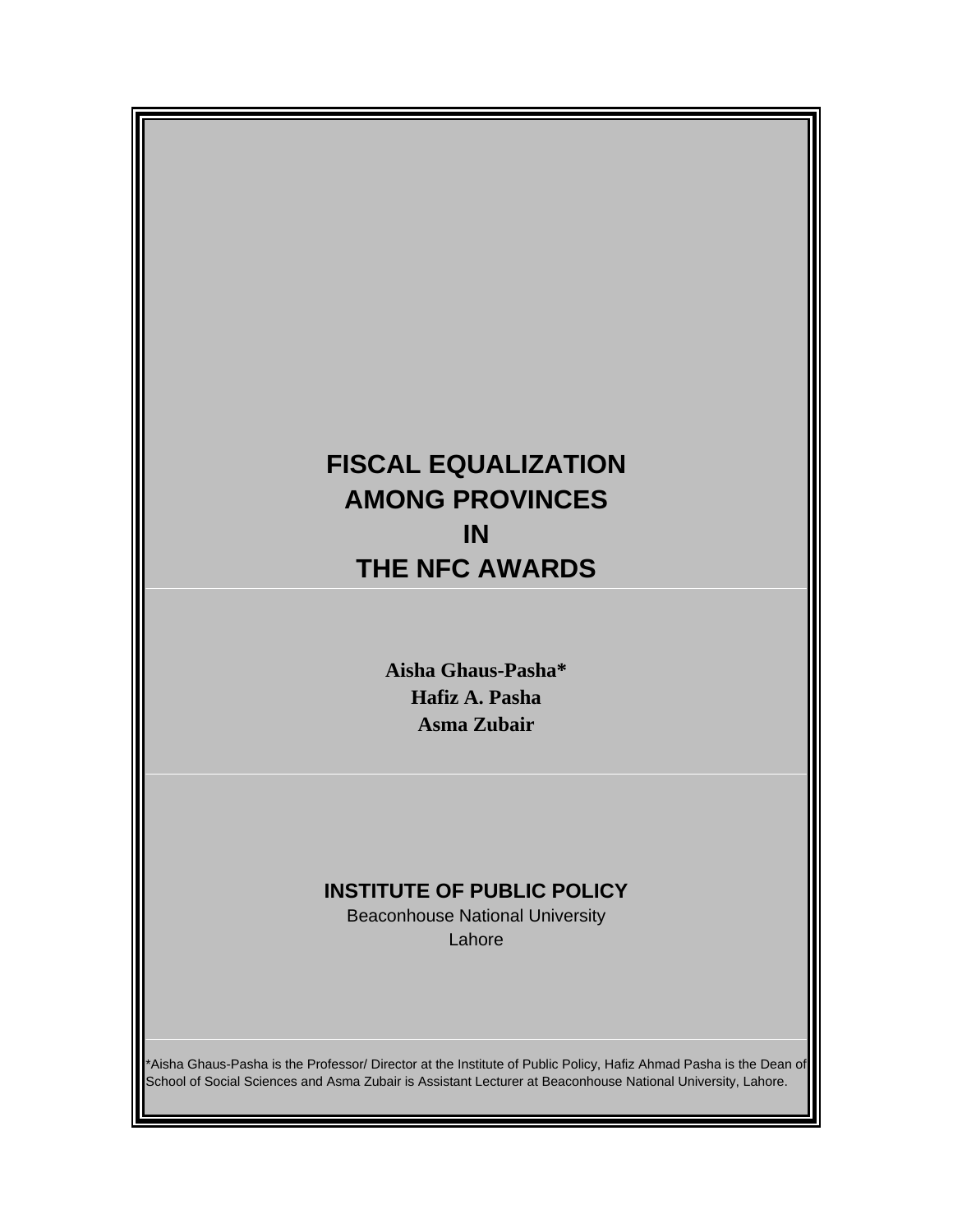#### **Abstract**

This paper constructs a Fiscal Equalization Index (FEI) to calculate the extent of fiscal equalization among the provinces achieved in various NFC Awards. Results show that the process of fiscal equalization had largely broken down prior to the 2009 NFC award, following the ad-hoc arrangements announced in 2006. Earlier awards have, however, been fiscally equalizing in character primarily through special grants and inclusion of new straight transfers. According to the FEI, though the highest level of fiscal equalization was achieved following the 1990 NFC award, the largest improvement in the index has been with the 2009 NFC award, which has introduced an element of fiscal equalization for the first time in divisible pool transfers.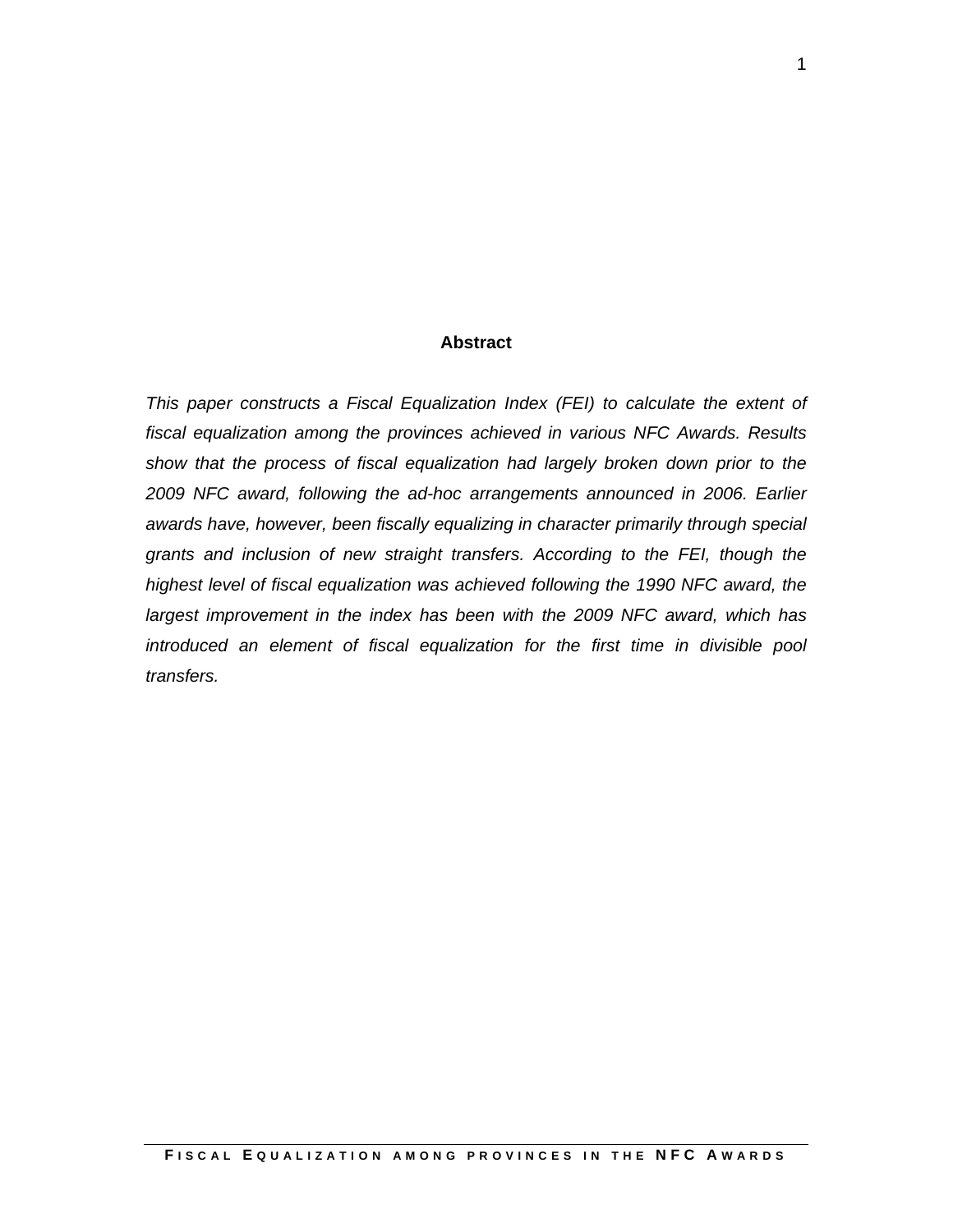# **FISCAL EQUALIZATION AMONG PROVINCES IN THE NFC AWARDS**

#### **INTRODUCTION**

Fiscal equalization refers to attempts within a federal system of government to reduce fiscal disparities among jurisdictions, which emerge due to variation in sub national jurisdictions ability to raise revenues to meet the public expenditure needs of their residents. This is because of an imbalance in the assignment of revenue sources to sub-national levels and their expenditure needs, given the allocation of the inter-governmental fiscal powers and responsibilities.

In the Pakistani context, the need for transfers is highlighted by the fact that while provincial governments generate only about 8% of total national resources, their share in total public spending is 28%. Also the fiscal capacity of the four provinces varies, with the relatively more developed provinces being able to self-generate a higher proportion of their resource requirements. As such, transfers take place, according to the provisions of the National Finance Commission (NFC) awards, with the objective of removing both vertical and horizontal imbalances between ownrevenues and expenditure.

The purpose of this paper is to examine whether the NFC awards have contributed to the process of fiscal equalization in Pakistan and if so, to what extent. We start by first highlighting some theoretical issues in the study of fiscal equalization in Section 2. Section 3 presents international practices in fiscal equalization. Section 4 reviews the various NFC awards and presents the provincewise trend in federal transfers. Section 5 describes the methodology used in this paper to measure the extent of fiscal equalization with the help of an index. Section 6 describes the trend in the fiscal equalization index. Finally, in Section 8 are presented the conclusions.

### **2. SOME CONCEPTUAL ISSUES**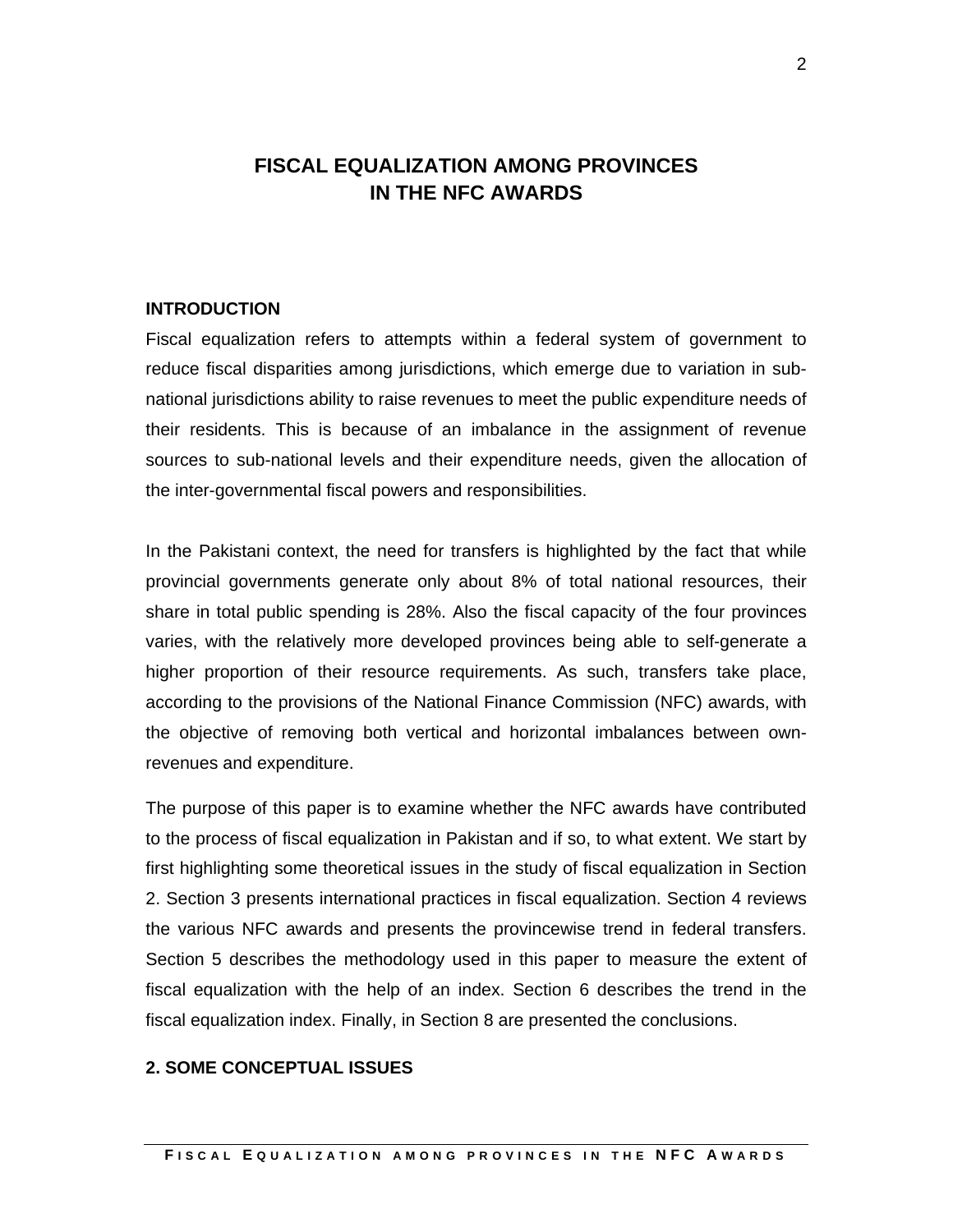The increasing international trend towards fiscal decentralization has made the subject both more important and perhaps more controversial. Several issues have been subject to intensive debate. These include the reasons for introducing some form of equalizing policy. The basic question is would it not be simpler to reassign functions and revenues? Further, if equalization is necessary or unavoidable, how are fiscal disparities measured across jurisdictions and how is equalization best achieved?

The case for equalization must be examined in the context of the fiscal design of the federalism and decentralization. Preferably the allocation of revenue sources among government tiers should follows the assignment of functions. However a number of problems arise from this preposition. First, allocation of expenditure responsibilities and tax sources should be governed by a set of principles including those based on efficiency and equity. According to Shah (1994) and Pasha (1997) assignments of functions are primarily based on efficiency considerations including spatial externalities, economies of scale, administrative and compliance costs and preservation of internal common market. As opposed to this, taxes are assigned on the basis of degree of mobility of tax bases, efficiency in tax administration, avoidance of 'tax exporting', etc. These considerations are particularly important in the context of developing countries where institutional capacities are limited. As such the matching of expenditures and resources at the sub-national level may not always be feasible or desirable.

Second, even if overall balance between functions and resources is largely achieved at every government tier, the balance may not be obtained for each unit within a particular tier. Also, decentralized functions undergo modification over time, following changes in the preferences for service provision or in the technology of public good production. Therefore a unit-by-unit allocation of functions and resources and their periodic adjustment is likely to be a perilous if not an impossible political exercise.

The next important issue in the debate on financial equalization is how should the disparities be measured or what should be the level of fiscal equalizing transfers? The concept of fiscal disparities and its measurement is complex and indeed controversial. Views of analysts have evolved over time. Initially, there is a need to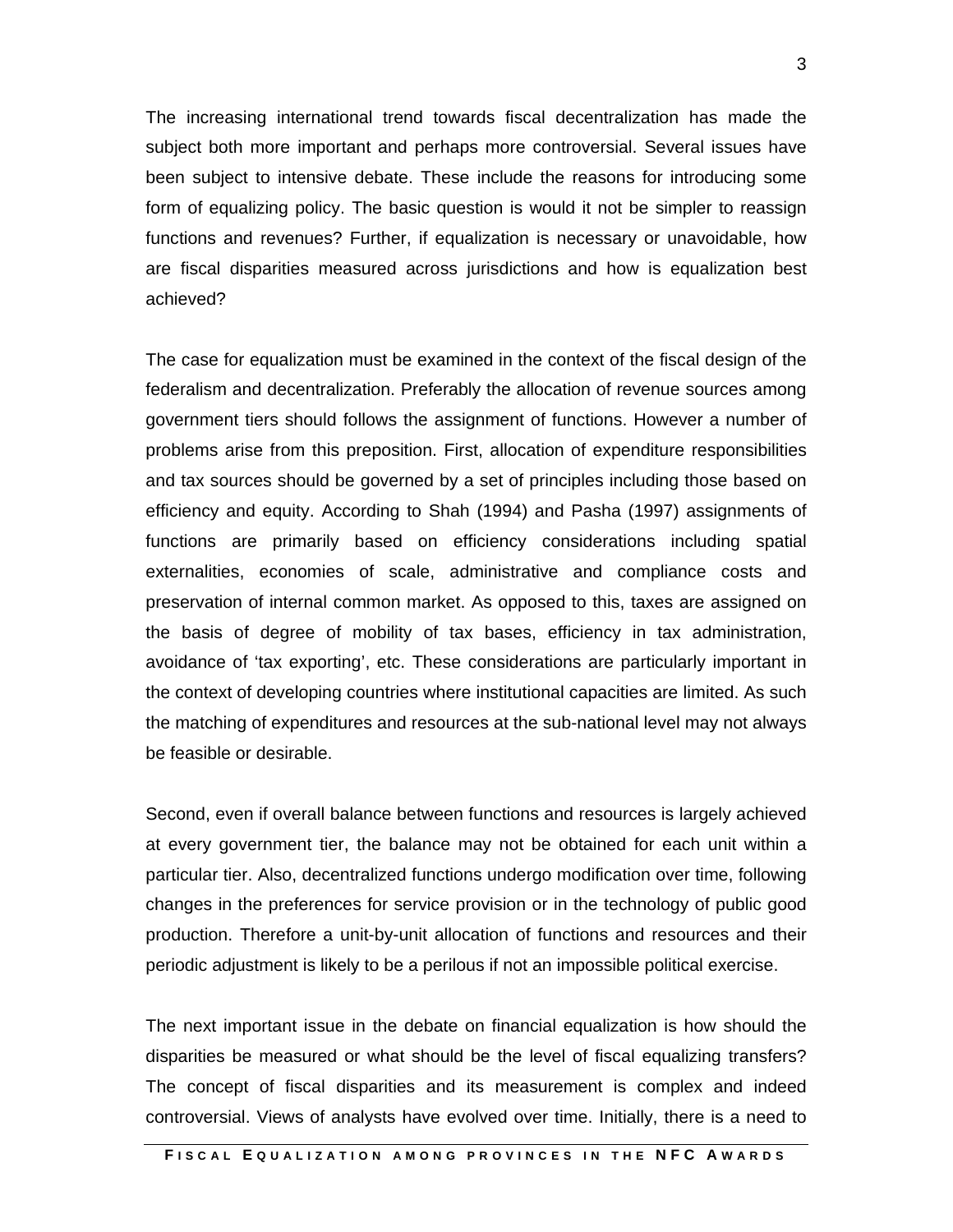distinguish between differences that result because of local choices in the fiscal expenditure mix from those that are arise due to low tax base and high fiscal needs, which are largely outside the control of sub-national governments. The latter is referred to as "disparities", arising because the capacity to raise revenue to finance publicly provided services and the amount needed to provide these goods is not matched [Ladd (1999)].

Literature on the design of equalization transfers distinguishes between revenue equalization and expenditure, or need, equalization. The combination of both is referred to as need-capacity gap equalization. Broadway and Flatters (1982), on economic efficiency grounds, advocate a focus on differences in net fiscal benefits across jurisdictions. They call for full equalization of differences in tax revenues. Auld and Eden (1984) also conclude that revenue equalization programs are consistent with economic theory.

However, proponents of the need to remove horizontal fiscal imbalances argue that equalization transfers should consider both expenditure needs and revenue means in determining the equalization entitlements [Musgrave (1961), Le Grand (1975), Shah (1994)]. The constraint is in the implementation of this principle. "The distinctions between differences in needs, costs and expenditures or the need capacity gap, is far from evident and presents a great deal of conceptual and technical difficulties" [Dafflon (2007)].

According to Faber and Otter (2003) resource equalization is an established policy in most decentralized and federal countries. Over the past few decades revenue equalization has taken a wide variety of forms. Redistributive effects depend on the equalization formula as well as the effects of the ceiling and floor provision. Also since beneficiary jurisdictions differ in size and population, the redistribution between jurisdictions must take into account the population of each jurisdiction. This is accounted for by focusing on per capita revenues. In this paper fiscal equalization is measured on the basis of revenue equalization.

# **3. INTERNATIONAL PRACTICES OF FISCAL EQUALIZATION**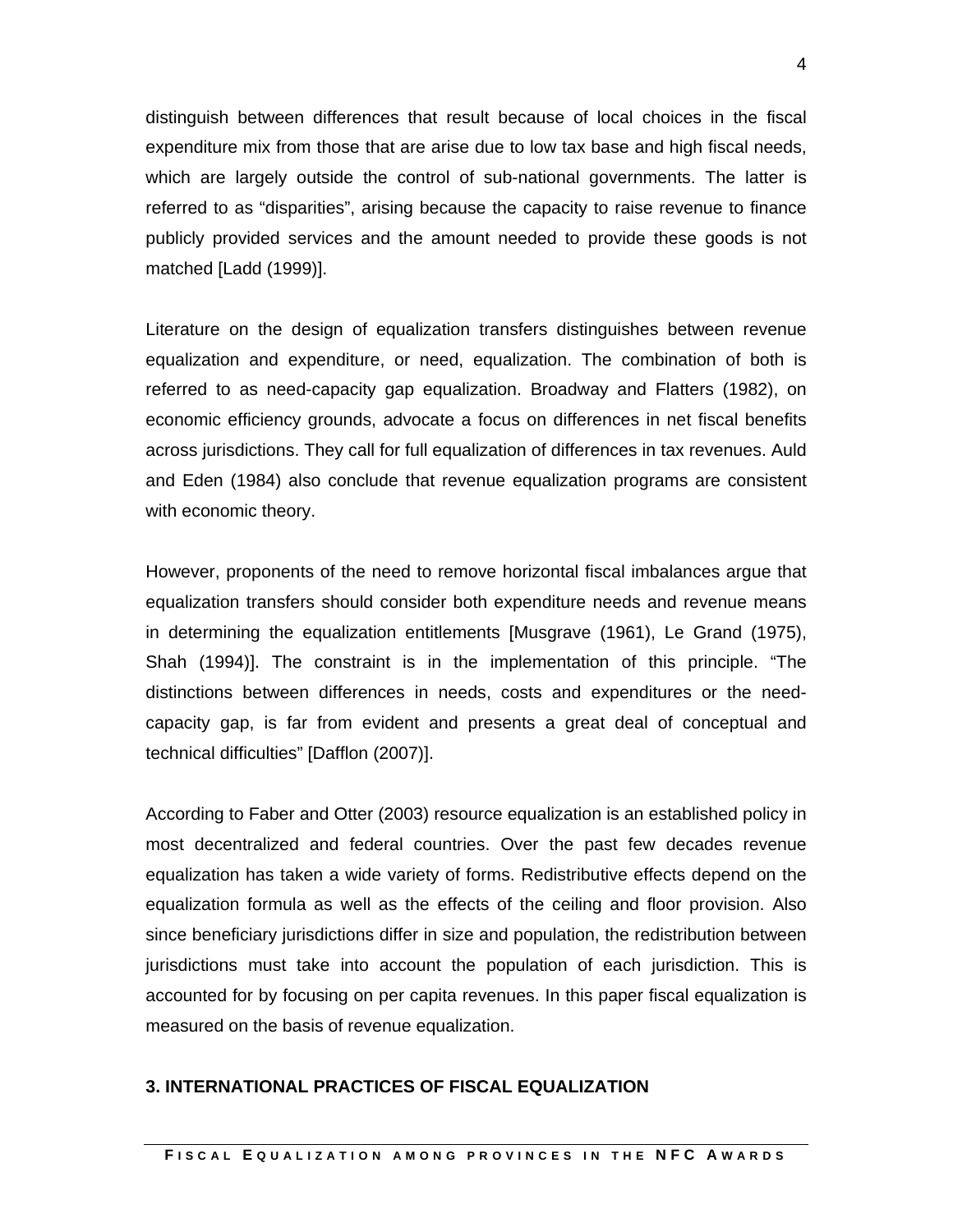In order to correct vertical and horizontal imbalances, both federations and decentralized unitary systems have made arrangements for financial transfers from one level of government to another. The relative size and structures of these transfers differ considerably. Because most central governments have control over the major tax sources, arrangements have usually taken the form of financial transfers to the states, although occasionally they have taken the form of some state transfers to central governments or inter-state transfers for equalization purposes.

Table 1 gives an indication of the significance of total central transfers to correct both vertical and horizontal imbalances as a share of the total constituent unit revenues. This measures the extent of dependence of sub-national governments on transfers. It appears that dependence of states on transfers is generally higher in federations as compared to unitary governments and in transitional or new federations (like South Africa, Pakistan, India). Transfers to sub-national governments have generally taken various forms. The first is revenue sharing, that is, shares in the proceeds of specified central taxes. The second type is unconditional grants. The third is conditional grants for specific purposes requiring the recipient governments to meet certain conditions or to match from their own revenues the central grants. The extent to which these transfers have been used varies considerably.

|                                  | <b>TABLE 1</b><br>CENTRAL TRANSFERS AS PERCENT OF TOTAL CONSTITUENT UNIT REVENUES<br>(States and Local) |                              |
|----------------------------------|---------------------------------------------------------------------------------------------------------|------------------------------|
| <b>Country</b>                   | <b>Total Transfers</b>                                                                                  | <b>Conditional Transfers</b> |
| <b>Mature Federations:</b>       |                                                                                                         |                              |
| Australia                        | 45.3                                                                                                    | 21.3                         |
| <b>United States</b>             | 29.6                                                                                                    | 29.6                         |
| Germany                          | 43.8                                                                                                    | 9.8                          |
| Canada                           | 19.8                                                                                                    | 15.8                         |
| Switzerland                      | 24.8                                                                                                    | 17                           |
| <b>Transitional Federations:</b> |                                                                                                         |                              |
| Pakistan                         | 85.1                                                                                                    |                              |
| Spain                            | 72.8                                                                                                    | 41.9                         |
| South Africa                     | 96.1                                                                                                    | 11.0                         |
| Brazil                           | 30.0                                                                                                    | 7.5                          |
| India                            | 46.0                                                                                                    | 18.7                         |
| <b>Mature Unitary Systems:</b>   |                                                                                                         |                              |
| Japan                            | 37.2                                                                                                    | 16.2                         |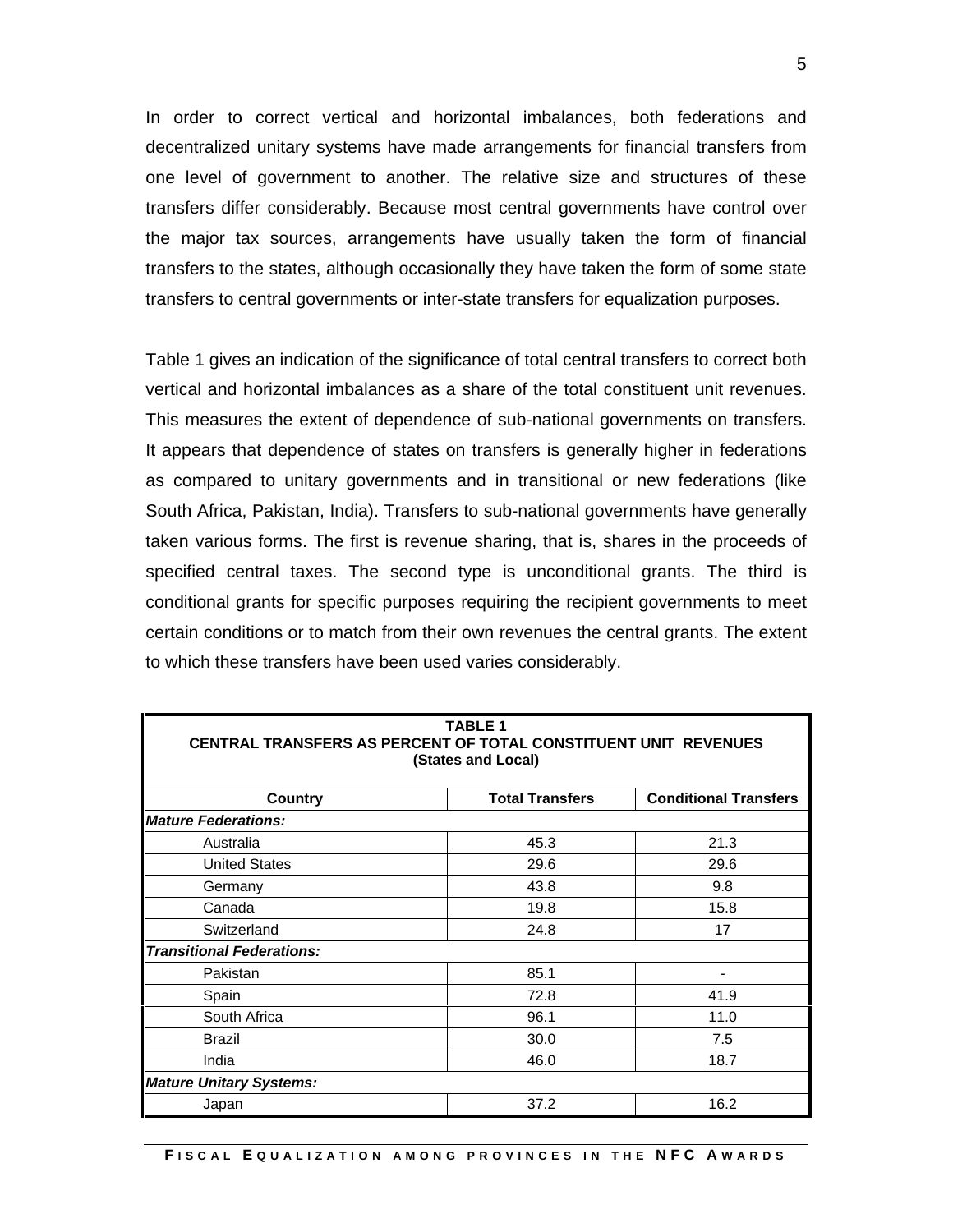Revenue sharing is the most widespread practice. The Constitution stipulates sharing of key taxes in many countries. In Germany, for example, revenue from the central income taxes, corporation and turnover taxes are shared. In Australia, the Goods and Services Tax is transferred unconditionally to the states. In South Africa, revenue sharing is applied to all central taxes. In India, some duties (like stamp duties) are levied by the central government but are entirely collected and appropriated by the states. Some taxes are both levied and collected by the central government but the proceeds are assigned to those states in which they have been collected on the basis of the origin principle. As opposed to this, revenue-sharing also takes place on the basis of a distribution formula given frequently by constitutionally mandated quinquennial Finance Commissions.

Given that in many cases revenue-sharing of central tax proceeds has been constitutionally mandated, some analysts classify them as a form of state revenues rather than as a transfer. However, that can be misleading for, unlike their own taxes and user fees, the states have no control on the size of the revenues they will receive as this is determined by the rates and levels of central taxation. They are, therefore, better classified as transfers. They share the characteristics of unconditional central grants, but have the further advantage that instead of being determined as a fixed amount by the central government, they are based on a specified share of major taxes and, therefore, rise as the economy grows. This explains why they have been so widely used as the key mechanism to reduce inter governmental fiscal imbalances.

The arrangements for removing or reducing horizontal imbalances among sub national governments in some countries are set out in summary form in Box 1.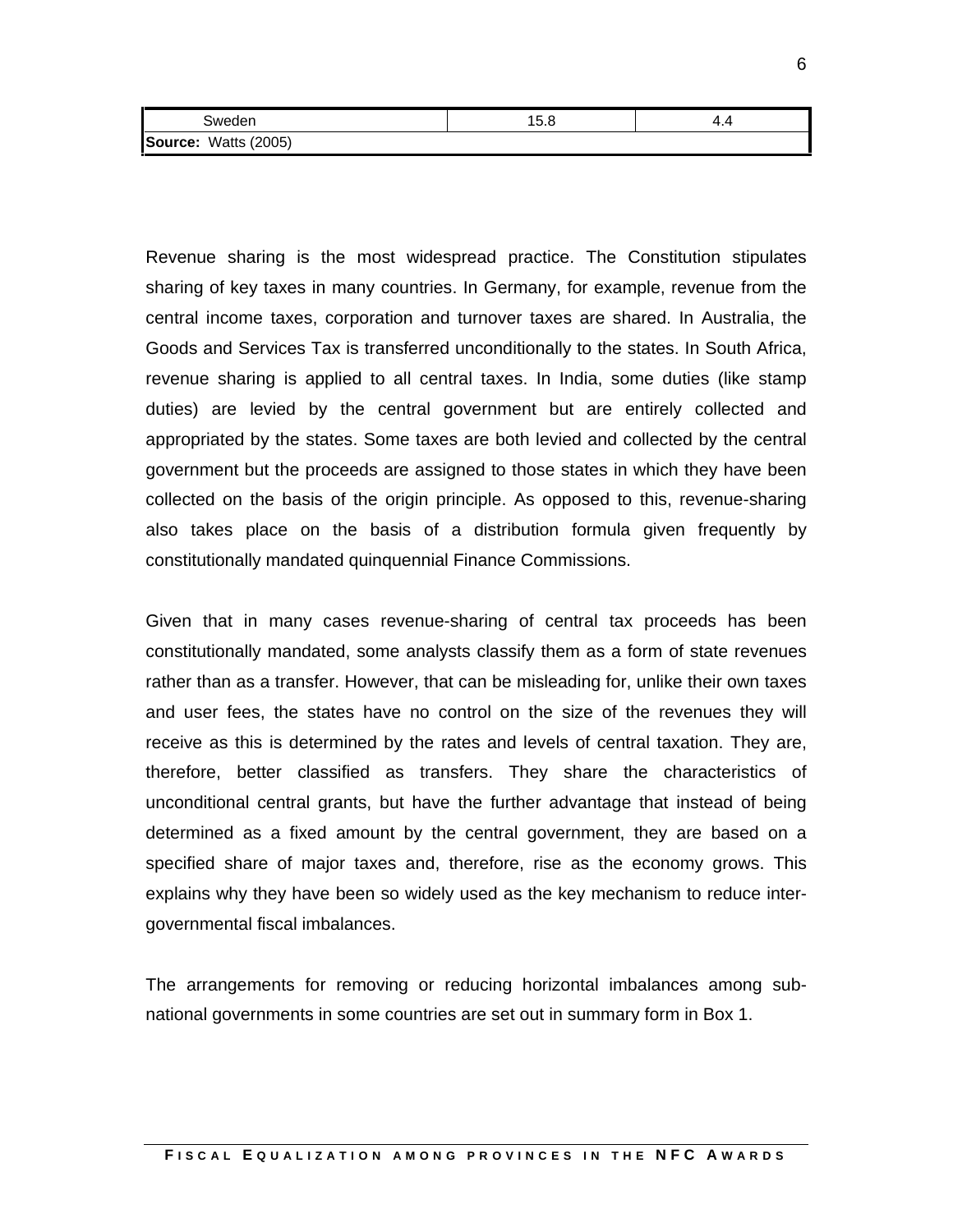|                     | Box 1                                                                                 |
|---------------------|---------------------------------------------------------------------------------------|
|                     | <b>EQUALIZATION ARRANGEMENTS</b>                                                      |
| Switzerland         | Federal transfers based on formulae involving a range of criteria ranking cantons     |
|                     | by financial capacity as the basis for tax-sharing and conditional grants, but the    |
|                     | equalizing transfer system is smaller than in Germany, Canada and Australia.          |
| Canada              | Federal transfers: stand-alone equalization scheme based on formula (adjusted         |
|                     | from time to time) assessing provincial revenue capacity in terms of 33 provincial    |
|                     | tax and non-tax revenue sources against a middle range five-province standard         |
|                     | and providing unconditional grants representing 42% of all transfers.                 |
| Australia           | Federal transfers: based between 1933 and 1981-82 on recommendations                  |
|                     | derived from determination of needs of claimant states by a standing independent      |
|                     |                                                                                       |
|                     | Commonwealth Grants Commission; after 1981-82 took the form of adjustments            |
|                     | to the general Adjustment Grant transfers based on calculation of relativities of     |
|                     | expenditure needs among states; since 2000 based on application of relativities       |
|                     | to distribution of central GST tax. Allocation by CGC based on calculation of         |
|                     | revenue capacity and expenditure needs from comparisons of 18 revenue                 |
|                     | categories and 41 expenditure categories.                                             |
| Germany             | Primarily inter-state transfers (62%): equalization through an inter-state revenue    |
|                     | pool to which rich Lander pay and from which poor Lander draw according to a          |
|                     | formula; plus federal transfers (38%): Federal Supplementary Payments of 1.5%         |
|                     | of value-added tax (V AT). The primary per capita distribution of the shares of the   |
|                     | Lander of a portion of the V AT also has an equalizing effect.                        |
| India               | Federal transfers from a pool of all union taxes supplemented by unconditional        |
|                     | grants, based on the recommendations of quinquennial Finance Commissions              |
|                     | recommending both the share to be allocated to the states as a group, and the         |
|                     | allocation among states taking account of population, per capita income, area,        |
|                     | economic and rural infrastructure needs, and tax effort.                              |
| Spain               | Federal transfers: since 1987 criteria including population, size, personal income,   |
|                     |                                                                                       |
|                     | fiscal effort, number of internal provinces within Autonomous Community, and          |
|                     | distance to state capital; applied by federal government to shares of federal tax     |
|                     | revenue transferred to Autonomous Communities.                                        |
| Brazil              | Distribution of state participation fund (state share of three main federal taxes)    |
|                     | with participation coefficient for each state based mainly on redistributive criteria |
|                     | (85 percent of fund goes to poorer regions in the North, Northeast, and West-         |
|                     | West). A similar fund for municipalities is less redistributive and more population   |
|                     | based                                                                                 |
| South Africa        | General national revenue-sharing transfer, with National Government distribution      |
|                     | of "equitable shares" among provinces following recommendations of Financial          |
|                     | and Fiscal Commission based on demographic profiles of provinces comprising           |
|                     | an education share, a health share, a social security share, and population,          |
|                     | backlog, economic activity and institutional components.                              |
| Sweden              | Cost equalization transfers based on 15 indices: municipalities and country           |
|                     | councils whose per capita income is below national average receive a grant and        |
|                     | those above pay a fee (i.e. scheme is self-balancing), plus a supplementary block     |
|                     | grant from the central government containing a population-related and age-            |
|                     | related portion. Implemented by an Equalization Commission.                           |
|                     |                                                                                       |
| Japan               | Local Allocation Tax (the main central government unconditional revenue-sharing       |
|                     | transfer) is distributed to local governments on a uniform formula based on basic     |
|                     | financial need and basic financial capacity.                                          |
| Source: Shah (1994) |                                                                                       |

# **4. A REVIEW OF THE NFC AWARDS**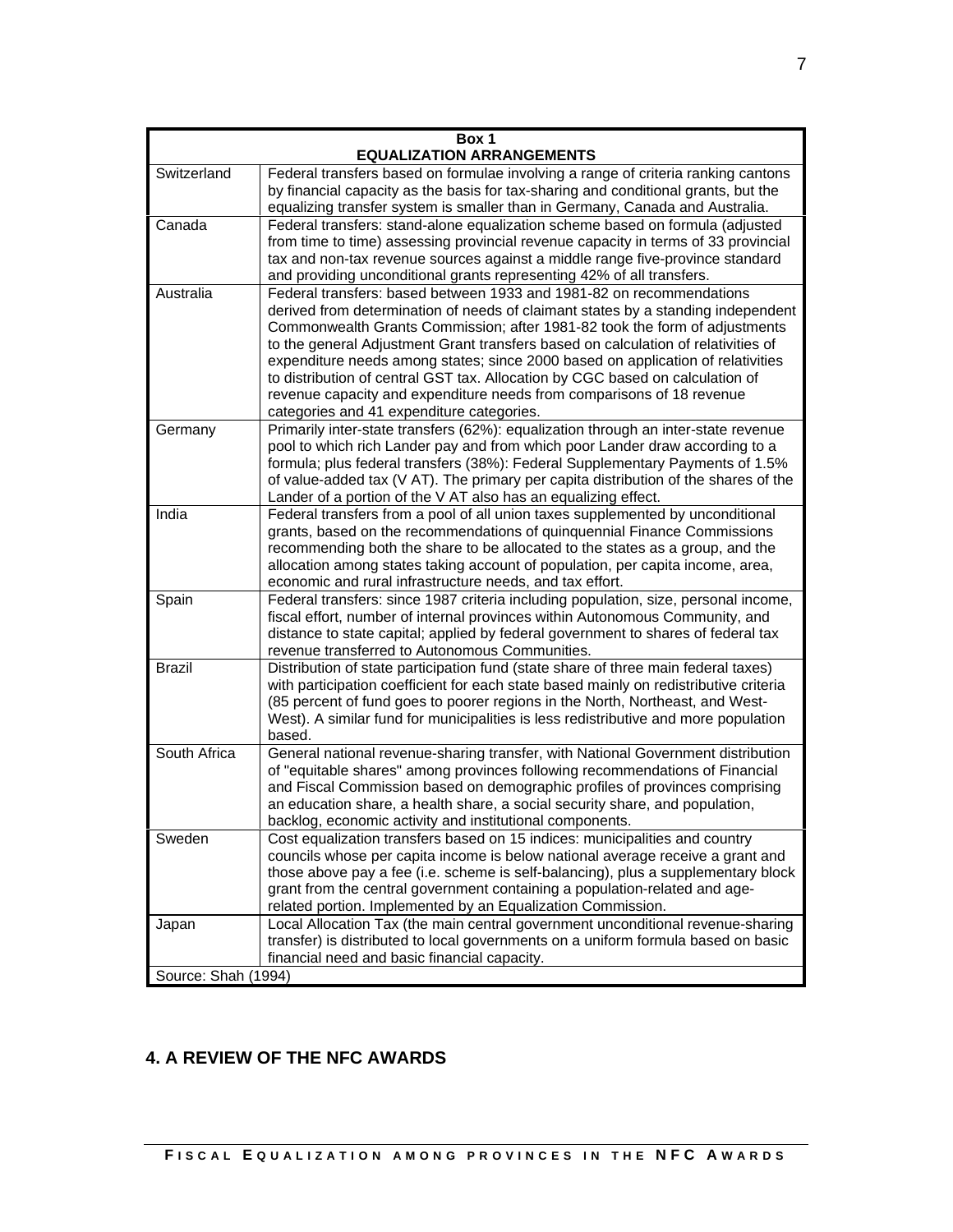The history of revenue sharing in the sub-continent can be traced back to pre partition days. Since partition, eight revenue-sharing awards have been announced in Pakistan. The first award was the Raisman award of 1951. This was followed by National Finance Commission awards in 1961-62, 1964, 1970, 1974, 1990,1996 and 2009. The 1990 award was delayed for a considerable period. Two NFCs were formed in 1979 and 1985 but no awards were announced due to lack of consensus among the federating units. Similarly, NFCs were constituted in 2000 and then in 2005. Despite a number of meetings on both occasions, an award could not be agreed upon. Consequently, for the 2006 NFC all the provincial Chief Ministers vested the authority to the President to announce an award. As a result the President under Article 160(6) of the Constitution of Pakistan, through Ordinance No.1 of 2006, made amendments in the "Distribution of Revenues and Grants-in-Aid Order, 1997", with effect from July 1, 2006. The NFC Award of 2009 is an achievement of the current democratically elected government as a consensus has been achieved after a gap of over twelve years.

**Divisible Pool Transfers:** Table 2 gives composition of the divisible pool of taxes in terms of which taxes were shared and the proportion in which these were shared between the federation and the provinces combined in the last four Awards. It seems that the trend has been to increase the size of the divisible pool. The 1990 NFC award achieved this through inclusion of new taxes, specially excise duties on some commodities in the pool. The 1996 Award further strengthened the trend and included all federal taxes in the divisible pool. Since the divisible pool was substantially expanded, the share of provinces in the divisible taxes was reduced. The 2006 and 2009 NFCs have adopted the strategy of enhancing the provincial share in the divisible pool of taxes.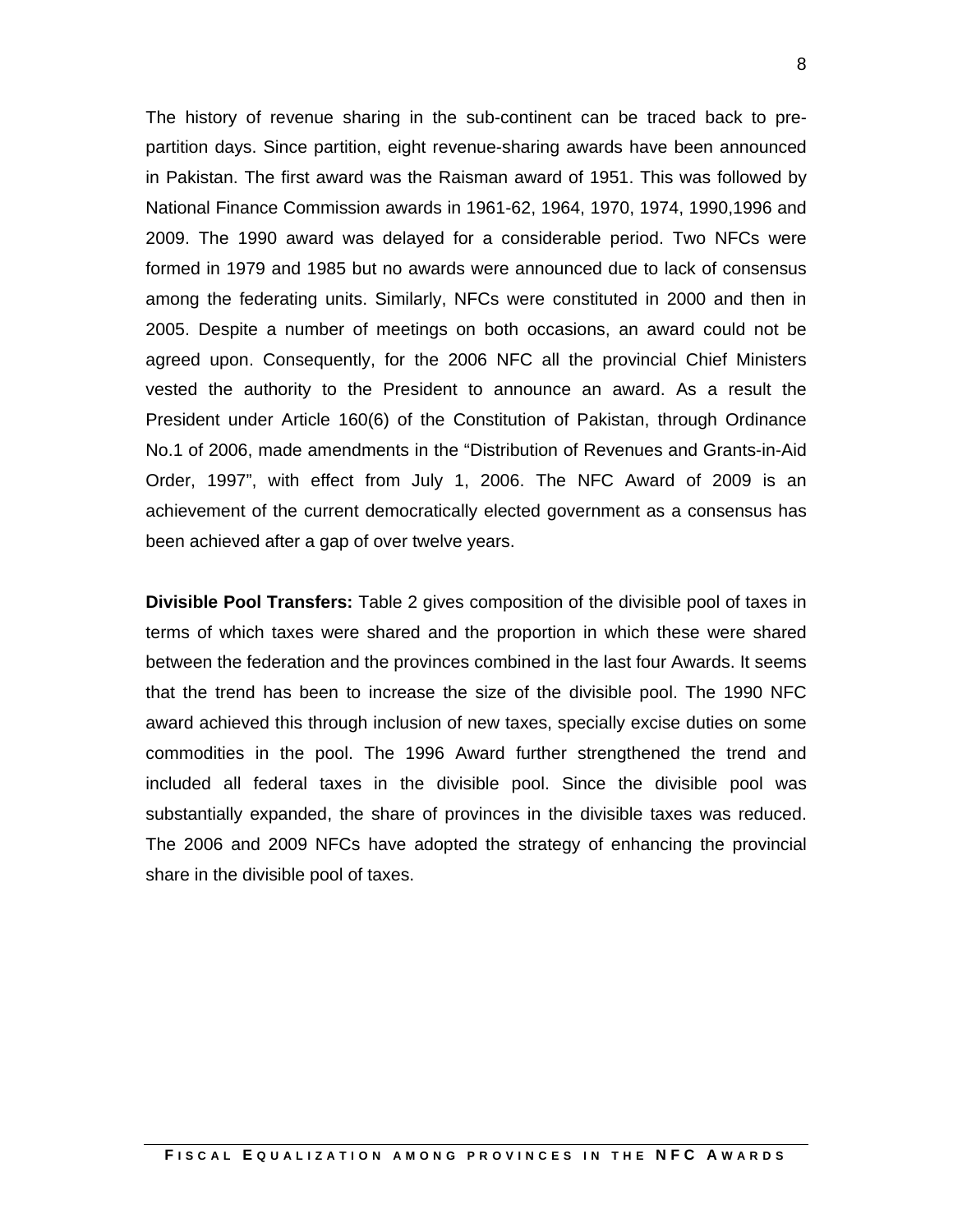|                                                     | <b>TABLE 2</b>     |                    |                                           |                          |
|-----------------------------------------------------|--------------------|--------------------|-------------------------------------------|--------------------------|
| EVOLUTION OF DIVISIBLE POOL IN VARIOUS AWARDS       |                    |                    |                                           |                          |
|                                                     |                    |                    | <b>SHARED REVENUE SOURCES<sup>a</sup></b> |                          |
| <b>Divisible Pool</b>                               | <b>NFC</b><br>1990 | <b>NFC</b><br>1996 | <b>NFC</b><br>2006 <sup>d</sup>           | <b>NFC</b><br>2009       |
| $\blacksquare$ INCOME TAX <sup>b</sup>              |                    |                    |                                           |                          |
| Personal                                            | 80%                | 37.5%              | 45%-50%                                   | 56%-57 1/2%              |
| Corporate                                           | 80%                | 37.5%              | 45%-50%                                   | 56%-57 1/2%              |
| <b>Wealth Tax</b>                                   |                    | 87.5%              | 45%-50%                                   | 56%-57 1/2%              |
| SALES TAX                                           | 80%                | 37.5%              | 45%-50% <sup>e</sup>                      | $56\% - 57\frac{1}{2}\%$ |
| .   EXCISE DUTIES                                   |                    |                    |                                           |                          |
|                                                     |                    | 37.5               | 45%-50%                                   | 56%-57 1/2%              |
| Tobacco                                             | 80%                | 37.5%              | 45%-50%                                   | 56%-57 1/2%              |
| Sugar                                               | 80%                | 37.5%              | 45%-50%                                   | 56%-57 ½%                |
| Betel nut                                           |                    | 37.5%              | 45%-50%                                   | 56%-57 1/2%              |
| All excise duties (Excluding GST)                   |                    | 37.5%              | 45%-50%                                   | 56%-57 1/2%              |
| FXPORT DUTIES                                       |                    |                    |                                           |                          |
| Cotton                                              | 80%                | 37.5%              | 45%-50%                                   |                          |
|                                                     |                    |                    | 45%-50%                                   |                          |
| <b>ESTATE AND SUCCESSION</b><br><b>DUTIES</b>       |                    |                    | . .                                       |                          |
| CAPITAL VALUE TAX ON<br><b>IMMOVABLE PROPERTIES</b> |                    | 37.5%              | 45%-50%                                   | devolved to              |
| Share of the provinces combined.                    |                    |                    |                                           | provinces                |

b. Excluding taxes on income consisting of remuneration paid out of federal consolidated fund.

c. Announced by the President

d. Provincial share was decided to be 45% for 1<sup>st</sup> Financial year and would reach 50% with subsequent increase of 1% per<br>annum.

e. Other than 1/5<sup>th</sup> of sales tax collected in lieu of zila/octroi transfer to be transfer to the province of origin.

f. Sales Tax on services devolved to provinces

Overall, it appears there has been an effort towards fiscal decentralization and of greater transfers to the provincial governments in Pakistan which have over the years played an increasingly important role in the provision of basic social and economic services like education, health, irrigation, roads etc. in the country.

Turning next to the revenue sharing formula between the provinces, revenues from the divisible pool of taxes have been distributed among provinces on the basis of their population. This has been fundamentally changed in the NFC Award of 2009, with provincial shares computed on the basis of multiple criteria of population, poverty/ backwardness, inverse population density (IPD) and revenue generation/ collection (see Table 3). In addition, the province of Khyber-Pakhtunkhwa (K-PK) has been given a 1% share in the divisible pool prior to distribution as compensation for costs of the War on Terror. For the first time, revenue sharing formula in the divisible pool is being used to ensure a degree of fiscal equalization through the inclusion of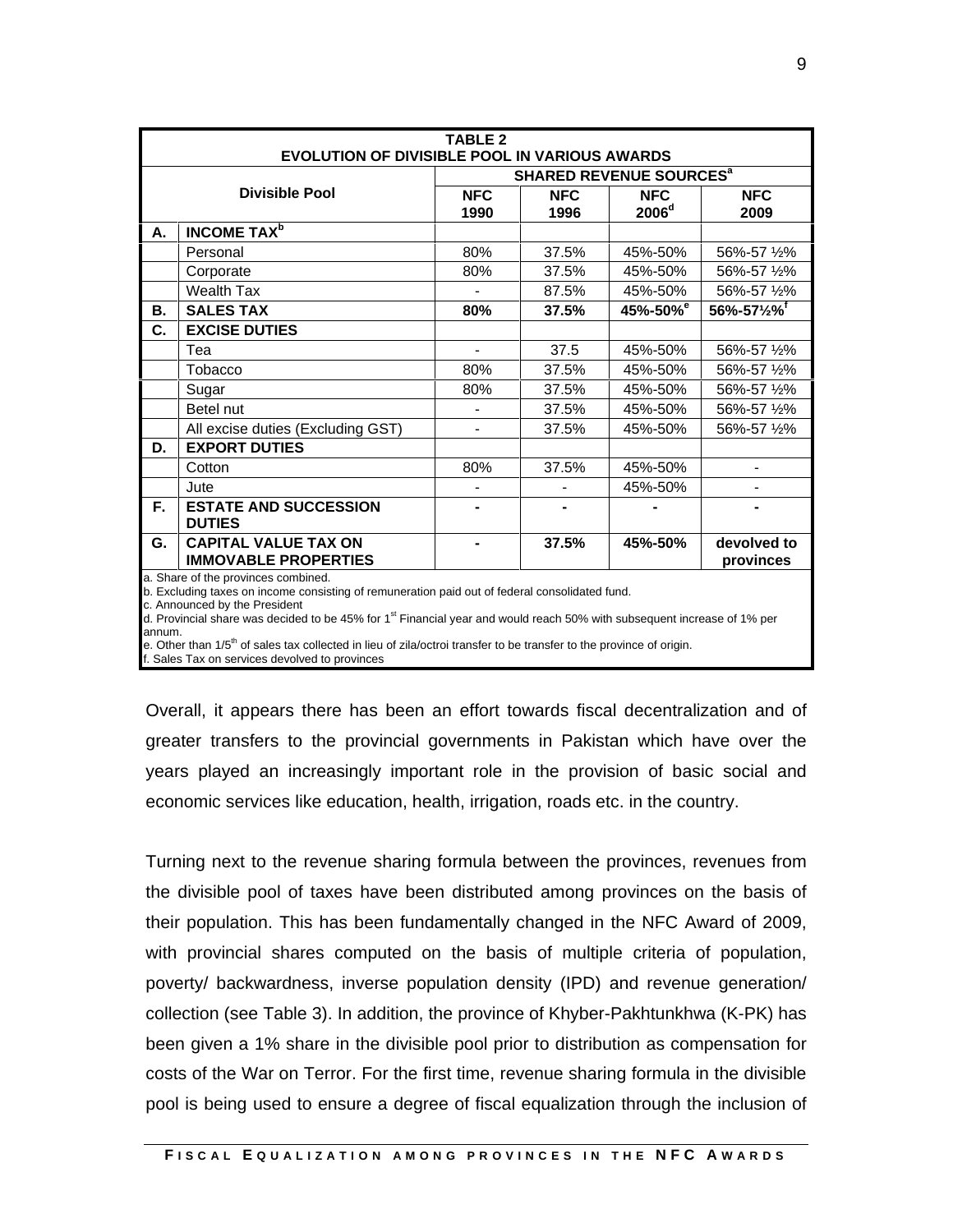indicators like backwardness/ poverty and IPD, although the criterion of revenue generation/ collection mitigates against this. The derived shares of the provinces are presented in Table 4.

|                             |                                                                                                      | <b>TABLE 3</b><br><b>REVENUE SHARING FORMULA</b> |                                                                                     |                                  |  |  |
|-----------------------------|------------------------------------------------------------------------------------------------------|--------------------------------------------------|-------------------------------------------------------------------------------------|----------------------------------|--|--|
| Award                       |                                                                                                      | <b>AMONG FEDERATING UNITS</b><br>Tax             |                                                                                     |                                  |  |  |
| <b>NFC 1990</b>             | <b>Divisible Taxes</b>                                                                               |                                                  | Population (100%)                                                                   | <b>Sharing Criteria (Weight)</b> |  |  |
| <b>NFC 1996</b>             | <b>Divisible Taxes</b>                                                                               |                                                  | Population (100%)                                                                   |                                  |  |  |
|                             |                                                                                                      |                                                  |                                                                                     |                                  |  |  |
| <b>NFC 2006</b>             | <b>Divisible Taxes</b>                                                                               |                                                  | Population (100%)                                                                   |                                  |  |  |
| <b>NFC 2009</b>             | Divisible Taxes                                                                                      |                                                  | Population (82%)<br>Poverty (10.3%)<br>Revenue (5%)<br>IPD <sup>*</sup> (2.7%)      |                                  |  |  |
| *Inverse Population Density |                                                                                                      |                                                  |                                                                                     |                                  |  |  |
| <b>Province</b>             | <b>NFC</b><br>1990                                                                                   | <b>TABLE 4</b><br><b>NFC</b><br>1996             | SHARES OF PROVINCES FROM THE DIVISIBLE POOL IN VARIOUS AWARDS<br><b>NFC</b><br>2006 | (Percent)<br><b>NFC</b><br>2009  |  |  |
| Punjab                      | 57.87                                                                                                | 57.37                                            | 57.37                                                                               | 51.74                            |  |  |
|                             | (57.87)                                                                                              | (57.87)                                          | (57.36)                                                                             | (57.36)                          |  |  |
| Sindh                       | 23.29<br>(23.29)                                                                                     | 23.29<br>(23.29)                                 | 93.71<br>(23.71)                                                                    | 24.55<br>(23.71)                 |  |  |
| <b>KPK</b>                  | 13.54                                                                                                | 13.54                                            | 13.82                                                                               | 14.62                            |  |  |
|                             | (13.54)                                                                                              | (13.54)                                          | (13.82)                                                                             | (13.82)                          |  |  |
| Balochistan                 | 5.30                                                                                                 | 5.30                                             | 5.11                                                                                | 9.09                             |  |  |
|                             | (5.30)                                                                                               | (5.30)                                           | (5.11)                                                                              | (5.11)                           |  |  |
| <b>TOTAL</b>                | 100.00                                                                                               | 100.0                                            | 100.0                                                                               | 100.0                            |  |  |
|                             | Figures in brackets are population shares according to the last Census conducted prior to the Award. |                                                  |                                                                                     |                                  |  |  |

**Straight Transfers:** Besides divisible pool transfers, the federal government also makes straight transfers to the provinces. The institution of straight transfers from the federal to provincial governments of development surcharge on gas, excise duty on gas and crude oil and net hydel profits on the basis of collection initiated in 1990 NFC award has been taken forward by the subsequent NFCs. In the 1996 NFC award, royalty on gas and crude oil was also given to the provinces. In addition, Khyber-Pakhtunkhwa (K-PK) was receiving net hydel profits from WAPDA at a capped level of Rs.6 billion annually. The 2009 NFC resolved the outstanding issue of arrears of net hydel profits and development surcharge on gas. It also altered the basis of calculating straight transfers. As a proportion of inter-governmental transfers, straight transfers show a significant increase (see Table 5).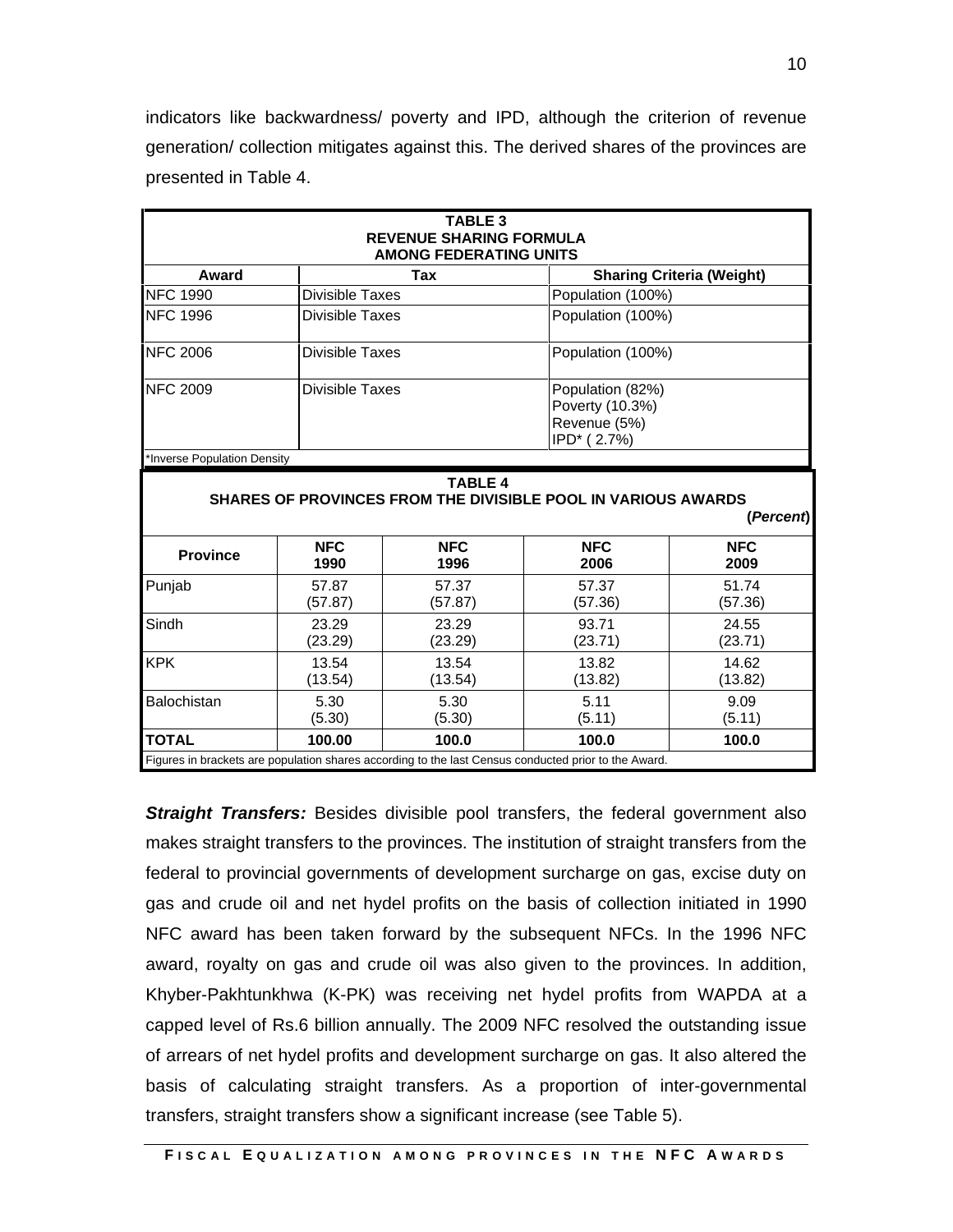| <b>TABLE 5</b>                      |                                      | (Rs in Billion)                                                                                     |
|-------------------------------------|--------------------------------------|-----------------------------------------------------------------------------------------------------|
| <b>Straight</b><br><b>Transfers</b> | <b>Special</b><br><b>Grants</b>      | <b>Total</b>                                                                                        |
| 1.7<br>(5.0)                        | $\sim$ $-$<br>$(\textnormal{-})$     | 33.8<br>(100.0)                                                                                     |
| 16.3<br>(24.8)                      | 2.0<br>(3.0)                         | 65.8<br>(100.0)                                                                                     |
| 18.2<br>(13.1)                      | 2.0<br>(3.0)                         | 139.4<br>(100.0)                                                                                    |
| 20.3                                | 7.4                                  | 131.7<br>(100.0)                                                                                    |
| 62.8                                | 8.7                                  | 316.0<br>(100.0)                                                                                    |
| 70.6                                | 33.0                                 | 506.7<br>(100.0)                                                                                    |
| 87.2                                | 57.8                                 | 689.0<br>(100.0)                                                                                    |
| 197.0*<br>(18.4)                    | 6.0<br>(0.6)                         | 1068.7<br>(100.0)                                                                                   |
| <b>Pool Transfers</b>               | (15.4)<br>(19.9)<br>(13.9)<br>(12.1) | COMPOSITION OF TRANSFERS FROM FEDERAL TO PROVINCIAL GOVERNMENTS<br>(5.6)<br>(2.7)<br>(6.5)<br>(7.9) |

**Grants/Subventions**: Besides revenue sharing from the divisible pool and straight transfers, inter-governmental transfers have also taken the form of unconditional grants in Pakistan. The 1990 NFC Award gave grants to the provinces to finance their revenue deficits. This created an incentive for provinces to increase their revenue deficits, undermining key principles of financial responsibility and fiscal prudence. The 1996 NFC award promoted the concept of grants/subventions for fiscal equalization to smaller provinces. Special grants were given to the two smaller provinces equivalent to Rs 3.3 billion for K-PK and Rs 4 billion for Balochistan. These grants, which were inflation indexed, were given for five years. Incentive of matching grants for higher fiscal effort to provincial governments was also introduced, subject to own revenue growth exceeding 14.2%. A maximum limit was, however prescribed for the matching grant.

In the 2006 NFC award, total subvention/grants for provinces were enhanced from Rs 8.7 billion to Rs 27.7 billion, with the provision for further increases linked to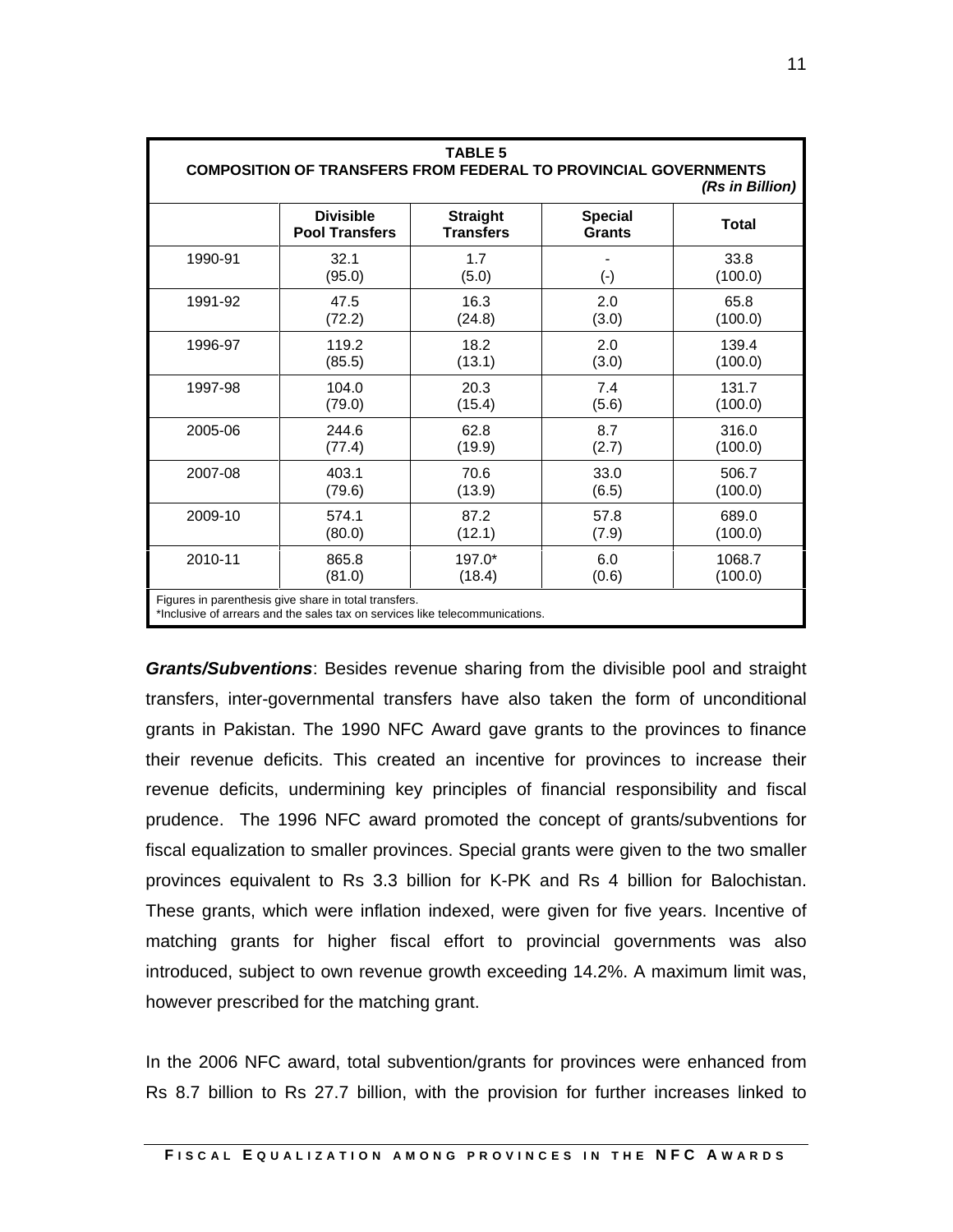growth of net proceeds in the divisible pool. Punjab and Sindh which were not given any grants in the 1996 award, were entitled to receive Rs. 3.1 and Rs. 5.8 billion respectively along with Rs 9.7 billion and Rs 9.2 billion respectively for KPK and Balochistan. By 2009-10 these grants and subventions had increased almost 58 billion. The 2009 NFC has discontinued the use of grants/ subventions as a mechanism of transfers. Only Sindh is getting a Rs. 6 billion grant in lieu of abolition of octroi/ zila tax grant.

In conclusion, it appears that, by and large, intergovernmental transfers between the federation and federating units has evolved within the broad, highly progressive overriding philosophy of promoting fiscal decentralization. However, the revenue sharing formula to meet the differential needs of the provinces remained stagnant for a number of years and whatever changes were made were ad-hoc and opaque. Fiscal equalization was based primarily on adhoc grants/ subventions. The 2009 NFC Award has initiated the practice of building in fiscal equalization explicitly in the revenue sharing formula. It, therefore, becomes important to see whether or not intergovernmental transfers have been successful in addressing the issue of horizontal inequalities across provinces.

### **Provincewise Trend in Federal Transfers**

The Provincial shares in total federal transfersare presented in Table 6 in the last four NFC awards, for years just before and after a particular award. Clear patterns emerge from the Table. First, the share of the largest province-Punjab has declined over time. Punjab received over 55% of federal transfers just prior to the 1990 NFC award. Thereafter its share has declined, showing temporary recovery prior to the 1996 NFC award. The share of Sindh has increased significantly in the late 90s and in the earlier part of last decade. KPK's share in transfers peaked after to the 1990 NFC award, increasing to 19%, and has declined thereafter. The 1996 NFCs did attempt to restore the province's share but the 2006 arrangements further lowered it. The 2009 NFC attempts to redress this. As far as Balochistan is concerned, both the NFCs of 1990 and 1996 had enhanced the share in federal transfers to above 11% but this trend has not been maintained subsequently.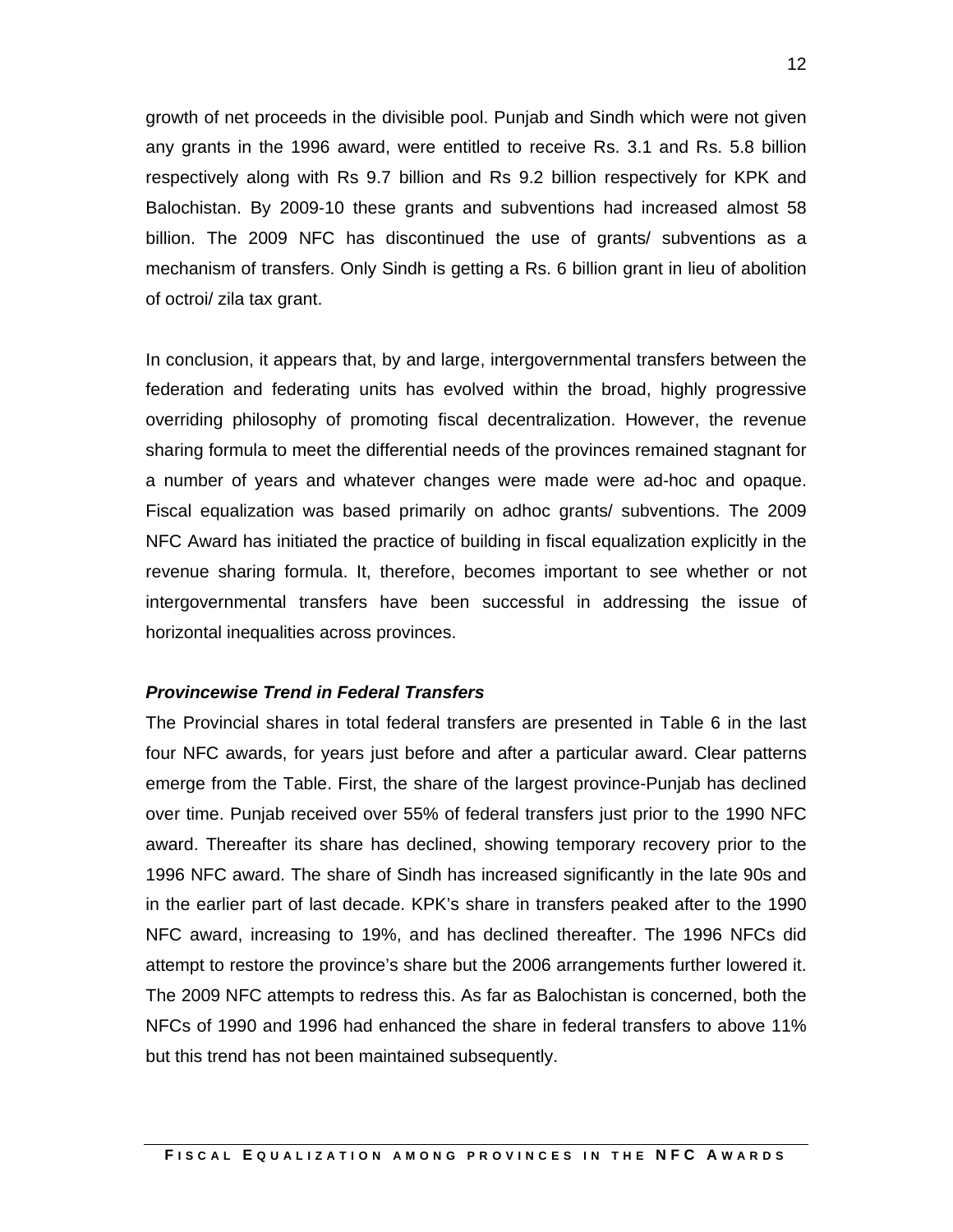|                                                    |               |               |               | <b>TABLE 6</b> | SHARE IN TOTAL TRANSFERS BY PROVINCE |               |         |         |
|----------------------------------------------------|---------------|---------------|---------------|----------------|--------------------------------------|---------------|---------|---------|
|                                                    | 1990-<br>1991 | 1991-<br>1992 | 1996-<br>1997 | 1997-<br>1998  | 2005-<br>2006                        | 2007-<br>2008 | 2009-10 | 2010-11 |
| Total Federal 33.8<br>Transfers<br>(Rs in Billion) |               | 65.8          | 139.4         | 131.7          | 316.0                                | 506.7         | 718.3   | 1068.7  |
| Punjab                                             | 55.3          | 45.1          | 51.3          | 47.0           | 47.1                                 | 47.3          | 47.2    | 46.7    |
| Sindh                                              | 24.0          | 23.9          | 24.9          | 23.8           | 30.1                                 | 29.8          | 29.3    | 26.7    |
| KPK                                                | 12.7          | 19.0          | 15.9          | 17.8           | 14.4                                 | 14.8          | 15.2    | 17.1    |
| Balochistan                                        | 7.9           | 12.0          | 7.9           | 11.4           | 8.4                                  |               | 0.0     | 9.5     |
| Pakistan                                           | 100.0         | 100.0         | 100.0         | 100.0          | 100.0                                | 100.0         | 100.0   | 100.0   |

| <b>TABLE 7</b><br>RELATIVE* PER CAPITA TRANSFER BY PROVINCE |                                                      |       |       |       |                             |       |         |         |
|-------------------------------------------------------------|------------------------------------------------------|-------|-------|-------|-----------------------------|-------|---------|---------|
|                                                             | 1990-91                                              |       |       |       | 1997-98   2005-06   2007-08 |       | 2009-10 | 2010-11 |
| Punjab                                                      | 0.953                                                | 0.778 | 0.884 | 0.810 | 0.821                       | 0.824 | 0.822   | 0.815   |
| Sindh                                                       | 1.030                                                | 1.026 | 1.069 | 1.021 | 1.270                       | 1.257 | 1.235   | 1.127   |
| <b>KPK</b>                                                  | 0.948                                                | 1.418 | 1.186 | 1.328 | 1.043                       | 1.072 | 1.099   | 1.234   |
| Balochistan                                                 | 1.453                                                | 2.264 | 1.491 | 2.151 | 1.647                       | 1.569 | 1.565   | 1.857   |
| Pakistan                                                    | 1.000                                                | 1.000 | 1.000 | 1.000 | 1.000                       | 1.000 | 1.000   | 1.000   |
|                                                             | *Ratio of share in transfers to share in population. |       |       |       |                             |       |         |         |

Given this pattern and trend, what do these transfers imply in terms of relative per capita transfers to each province? Table 7 gives the relative per capita transfers (defined as ratio of share in transfers to share in population). It appears that Punjab has always been getting less than its population share. Sindh has always had a share higher than its population, and its relative per capita transfer has, more or less, systematically increased over time except in the latest Award. Per capita transfers to KPK demonstrate a varying trend, increasing after to the 1990 and 1996 NFC awards, and declining thereafter till the 2009 NFC award. Balochistan has always received a higher per capita transfer than any other province. However, the magnitude of the transfer has varied, increasing to a high of 2.26 in 1991-92.

Interestingly, per capita transfers to the smaller provinces have been the highest in the immediate aftermath of NFC awards. This implies that the awards by and large, have made an effort to compensate the smaller provinces for their limited fiscal capacity. The only exception is the 2006 ad-hoc revenue sharing arrangements when the change in relative per capita transfer to the smaller provinces was either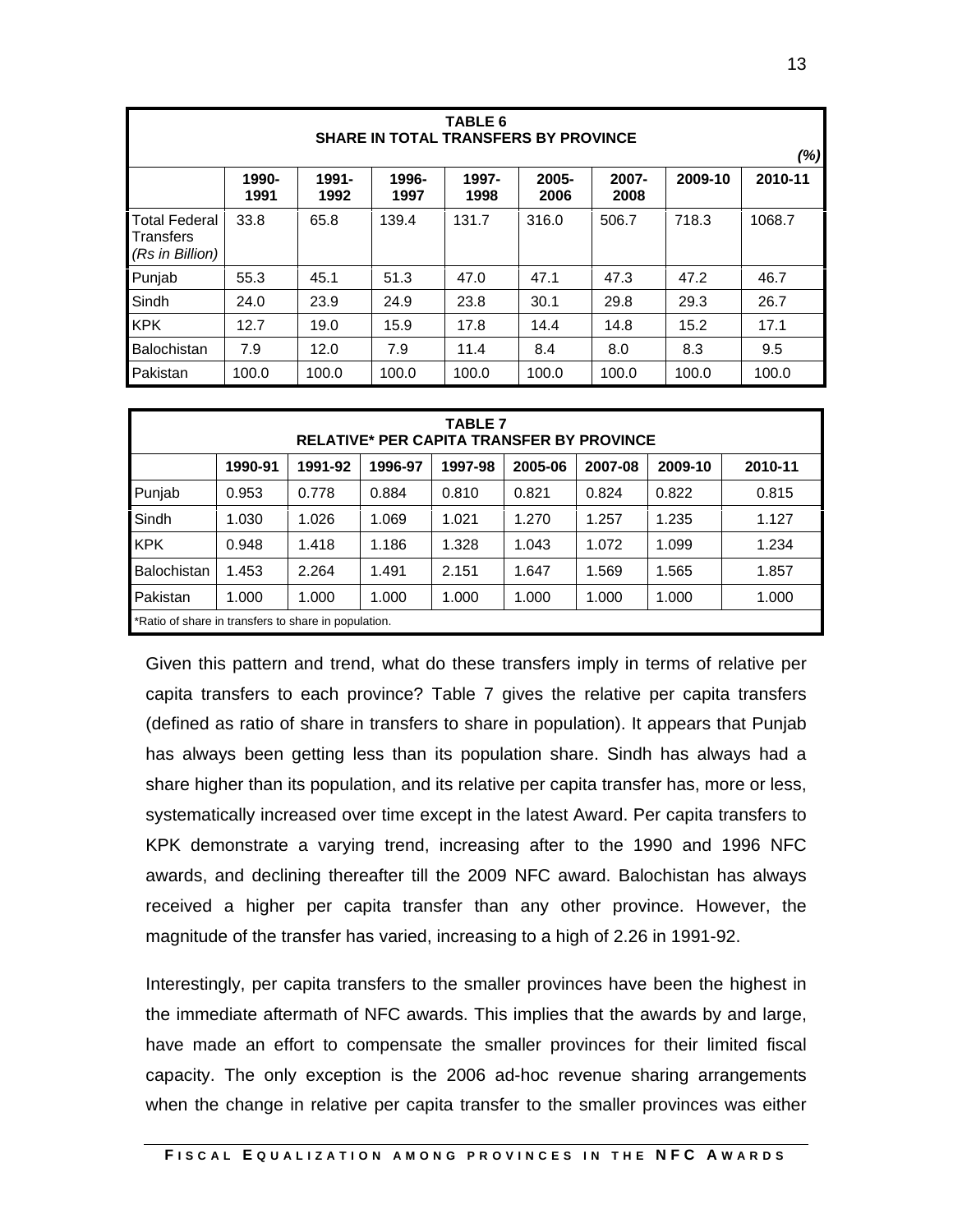minimal (KPK) or negative (Balochistan). As such, it is not immediately clear what the trend in fiscal equalization has been in Pakistan. To answer this question we develop a Fiscal Equalization Index (FEI) in the next section.

### **5. THE FISCAL EQUALIZATION INDEX [FEI]**

The Gini Coefficient based on the Lorentz curve has traditionally been used to quantify the extent of income inequality. We use a similar technique to determine the extent of fiscal equalization achieved by transfers. This requires a comparison of the cumulative share in transfers of provinces in ascending order of development with the corresponding cumulative share in population. This is diagrammatically shown in Figure 1.



If curve L lies for the most part above the  $45^0$  line then this indicates that fiscal equalization is taking place. This requires computation of the area A below the curve L, for which we designate the following:

| $S_B$ , $S_K$ , $S_P$ , $S_S$ | Share of Balochistan, K-PK, Punjab and Sindh<br>respectively in transfers  |
|-------------------------------|----------------------------------------------------------------------------|
| $P_B, P_K, P_P, P_S$          | Share of Balochistan, K-PK, Punjab and Sindh<br>respectively in population |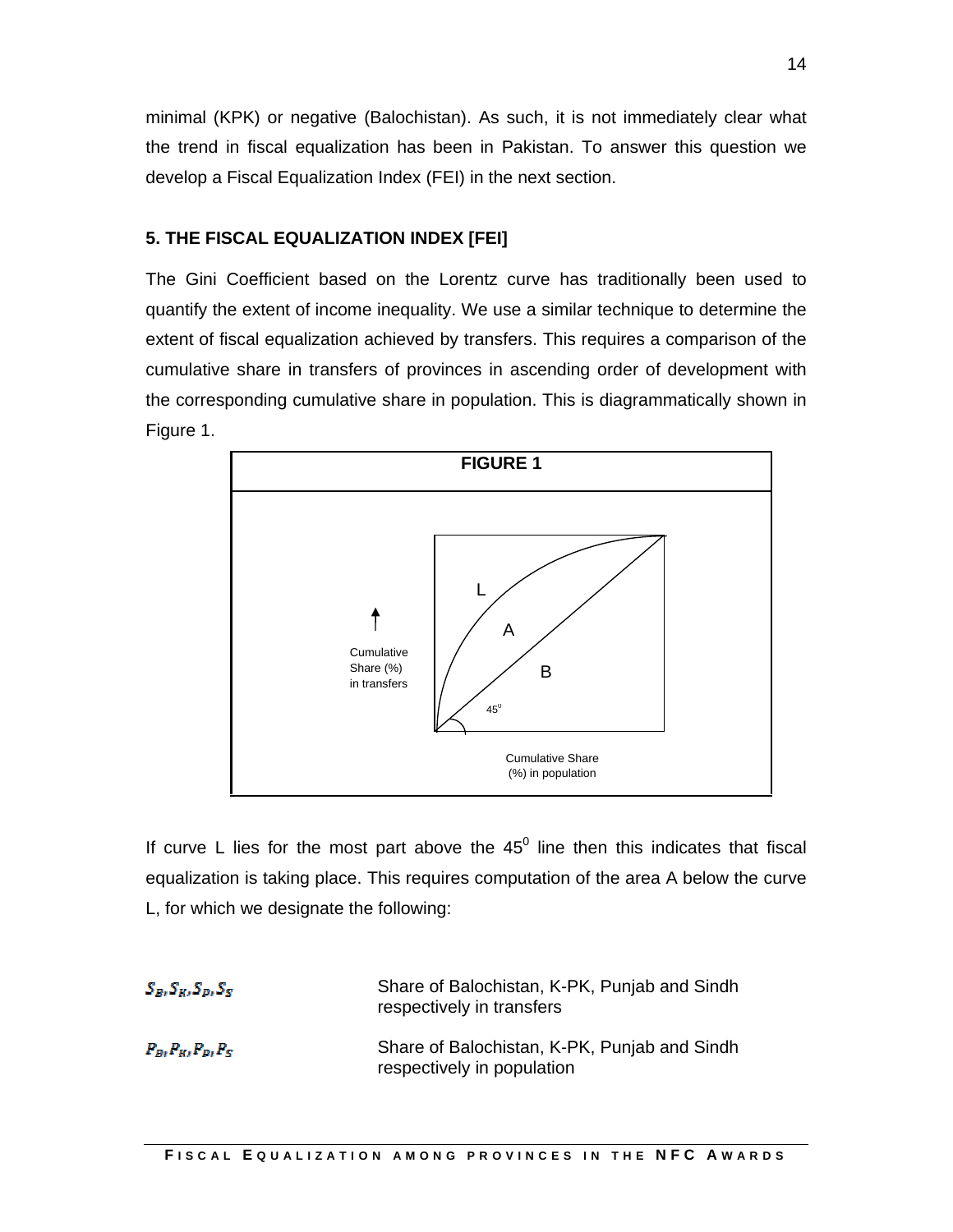It is assumed that in the ascending order of level of development we have Balochistan, K-PK, Punjab and Sindh. This is justified in Box 2.

The Area A is derived as follows:

$$
A = S_B \left[ \frac{1}{2} P_B + P_N + P_P + \frac{1}{2} P_S \right] + S_N \left[ \frac{1}{2} P_N + P_P + \frac{1}{2} P_S \right] + S_P \left[ \frac{1}{2} P_P + \frac{1}{2} P_S \right] + \cdots \tag{1}
$$

The Fiscal Equalization Index, FEI, is then derived as

 $\mathit{FEI} = \frac{B-A}{B}$ 

$$
or \tFEI = 1 - \frac{A}{B} \t\t(2)
$$

Where  $B = \frac{1}{2}(100)(100) = 5000$ 

In the event of perfect fiscal equalization where all the transfers accrue to the least developed province, we have that

$$
A = (100)(100) = 10000
$$

and 
$$
FEI = -1.
$$

With some fiscal equalization,

$$
A>B
$$
 and  
-1 
$$
-1 < E = 0
$$

Alternatively, if there is perfect disequalization and the most developed province receives all the transfers then

 $A = O$  $F = 1$ 

Therefore, there is fiscal disequalization when

$$
O < FEl < 1
$$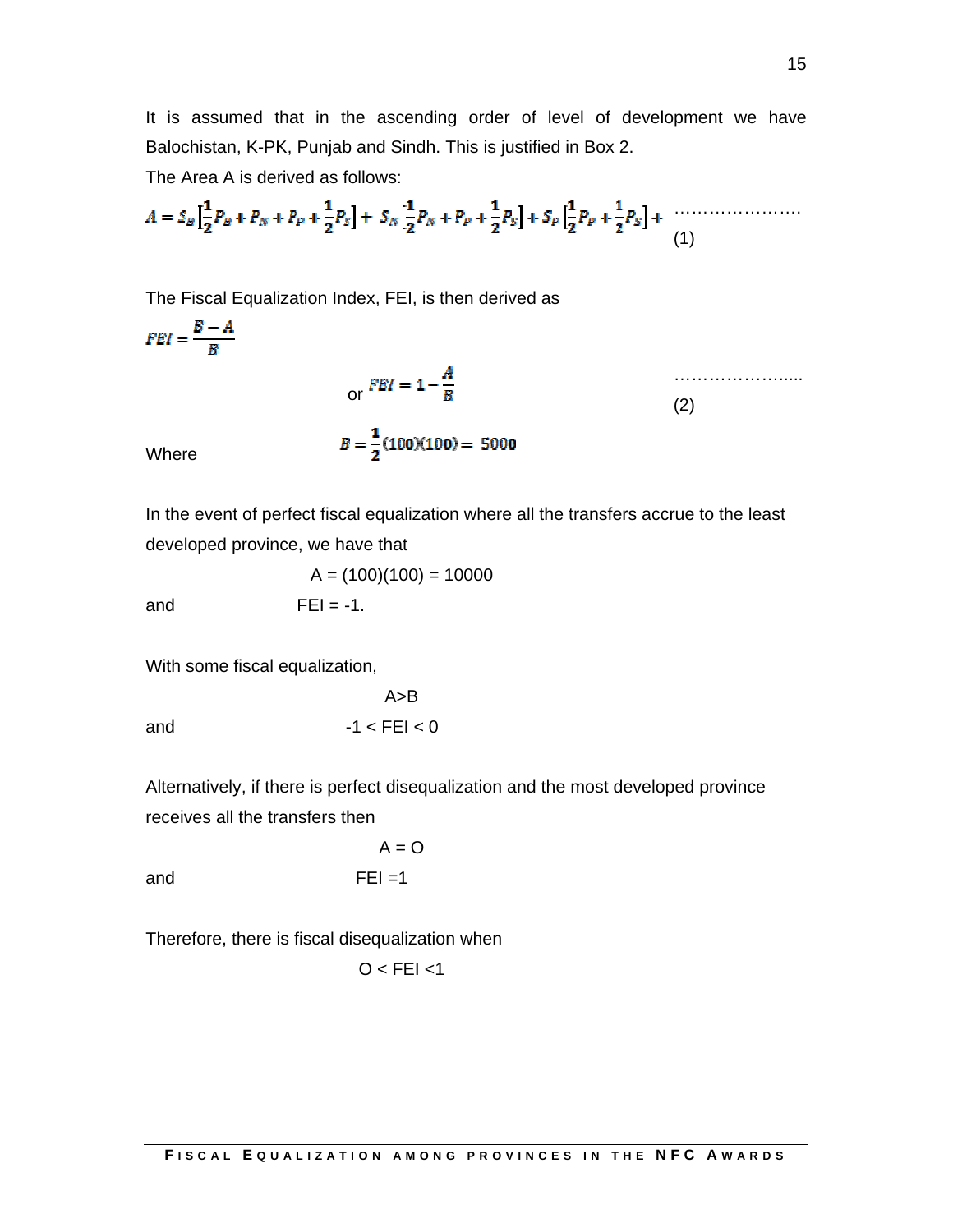### **BOX 2 BOX 2 DEVELOPMENT RANKING OF PROVINCES**

For estimation of the FEI, we need the ranking of provinces in terms of level of development. Sindh appears as the most developed province in almost all development indicators, with the exception of Human Development Index (HDI). Also, KPK and Balochistan interchange to occupy the third and the fourth rank in different indicators. Therefore, the ranking of provinces in ascending order of development is Balochistan, K-PK, Punjab, Sindh.

# **6. TREND IN THE FISCAL EQUALIZATION INDEX**

Based on the methodology described earlier, we have estimated the FEI for the years just before and after the last four NFC awards. Table 8 highlights that federal transfers had ceased to achieve the most important objective of fiscal equalization by 2005-06, prior to the 2006 Presidential order. The adhoc Presidential order did not reverse the trend, but in fact, strengthened it. The FEI for overall federal transfers has changed from -0.012 to 0.014 during the last decades. The table clearly reveals that the two awards – NFC 1990, 1996 – were fiscally equalizing, with 1990 NFC award being somewhat more equalizing than the 1996 NFC award. Thereafter, we see that the index has changed sign and has become positive, indicating that federal transfers by 2005-06 had become fiscally disequalizing. The NFC award of 2009 has, however, reversed the trend and contributed to some fiscal equalization.

Table 8 also presents the FEI index by type of transfer. A number of important insights emerge from the analysis. First, divisible pool taxes, which account for bulk of federal transfers have historically been fiscally neutral, being distributed on the basis of population. However, the 2006 ad-hoc arrangements, which allocated part of sales tax (1/6 allocated in lieu of octroi/zila tax) on the basis of collection, has titled it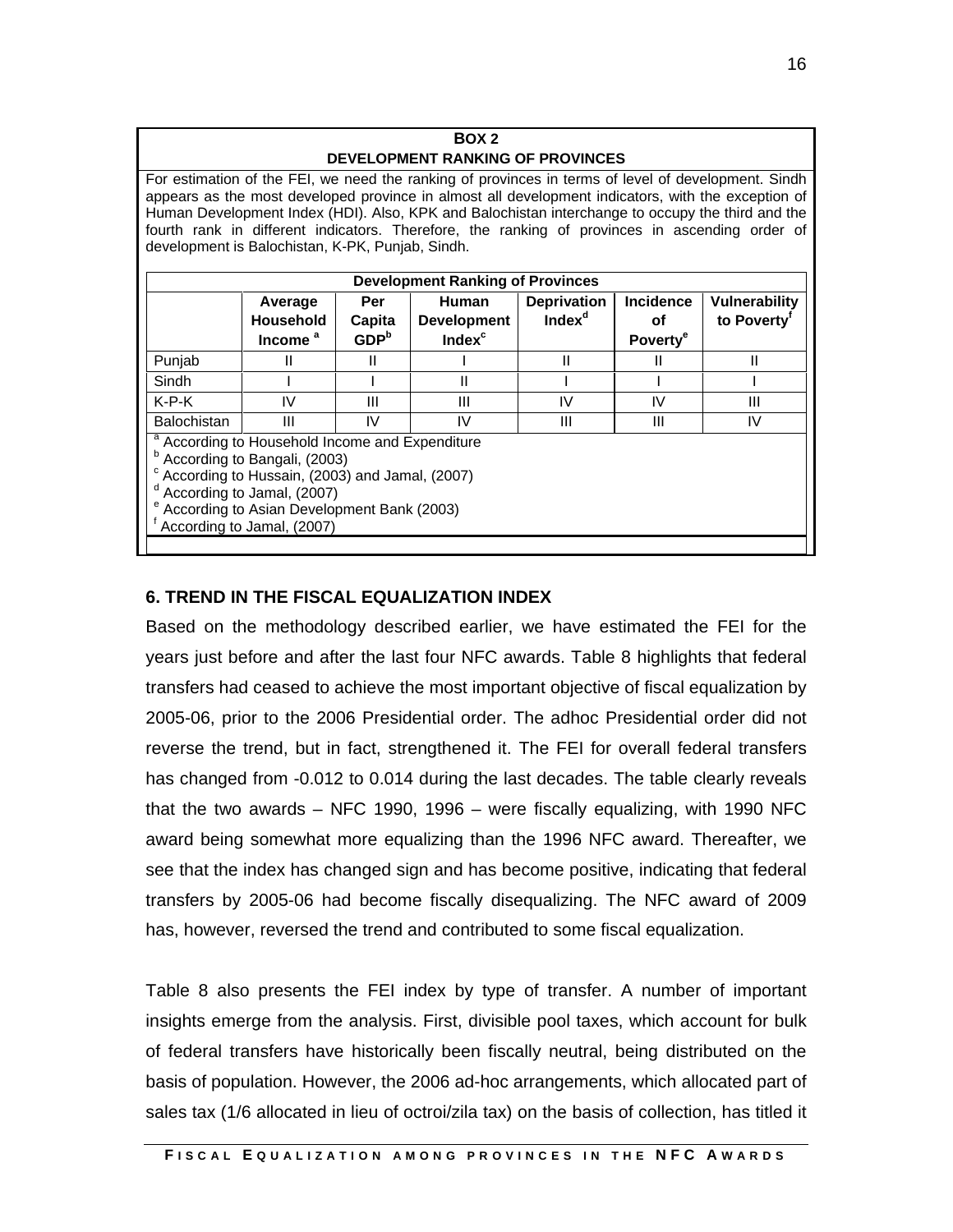marginally to being fiscally disequalizing. It benefited Sindh, in particular, to the detriment of KPK and Balochistan.

The 2009 NFC makes the divisible pool transfers fiscally equalizing for the first time in the fiscal history of the country. This is because of the inclusion of the development indicators in the revenue sharing formula. Second, straight transfers were playing an important role in fiscal equalization upto 1997-98, i.e. till after the 1996 NFC award. Thereafter these transfers have become an important source of inequality in federal transfers. The growth in the share of straight transfers, especially gas-related revenues to Sindh has resulted in a dramatic fall in the share of KPK and Balochistan in straight transfers.

|                                 | <b>TABLE 8</b><br>FISCAL EQUALIZATION INDEX (FEI) BEFORE AND AFTERWARDS |                                                      |          |          |          |                                         |          |          |  |
|---------------------------------|-------------------------------------------------------------------------|------------------------------------------------------|----------|----------|----------|-----------------------------------------|----------|----------|--|
|                                 | 1990-91                                                                 | 1991-92                                              | 1996-97  | 1997-98  |          | $\vert$ 2005-06 $\vert$ 2007-08 $\vert$ | 2009-10  | 2010-11  |  |
| Divisible<br>looʻ<br>Transfers  | 0.000                                                                   | 0.000                                                | 0.000    | 0.000    | 0.000    | 0.018                                   | 0.020    | $-0.068$ |  |
| Straight<br>Transfers           | $-0.252$                                                                | $-0.347$                                             | $-0.220$ | $-0.206$ | 0.208    | 0.173                                   | 0.162    | 0.007    |  |
| Special<br>Grants               |                                                                         | 0.123                                                | 0.123    | $-0.632$ | $-0.864$ | $-0.420$                                | $-0.443$ | 0.763    |  |
| <b>Total</b>                    | $-0.012$                                                                | $-0.084$                                             | $-0.026$ | $-0.067$ | 0.017    | 0.011                                   | 0.014    | $-0.061$ |  |
| $\Delta$ Due to<br>h۵.<br>Award |                                                                         | $-0.072$<br>$-0.041$                                 |          | $+0.06$  |          | $-0.075$                                |          |          |  |
|                                 |                                                                         | *Ratio of share in transfers to share in population. |          |          |          |                                         |          |          |  |

The 1996 NFC increased the importance of special grants and employed them as a principal tool for achieving horizontal equity, as these were given only to the two smaller provinces of KPK and Balochistan. Special grants in the 2006 Ad-hoc arrangements were also given to Sindh and Punjab which somewhat mitigated the equalizing influence of these transfers as is reflected by the decline in the absolute magnitude of the FEI in 2007-08 as compared to just before the award (see Table 8).

Our analysis also clearly indicates that NFC awards have to be announced in a timely fashion. Fiscal equalization breaks down or is significantly dampened close to the end of tenure of an award as the transfers fail to meet the resource needs of the relatively backward provinces. This is demonstrated by the FEI in the last year just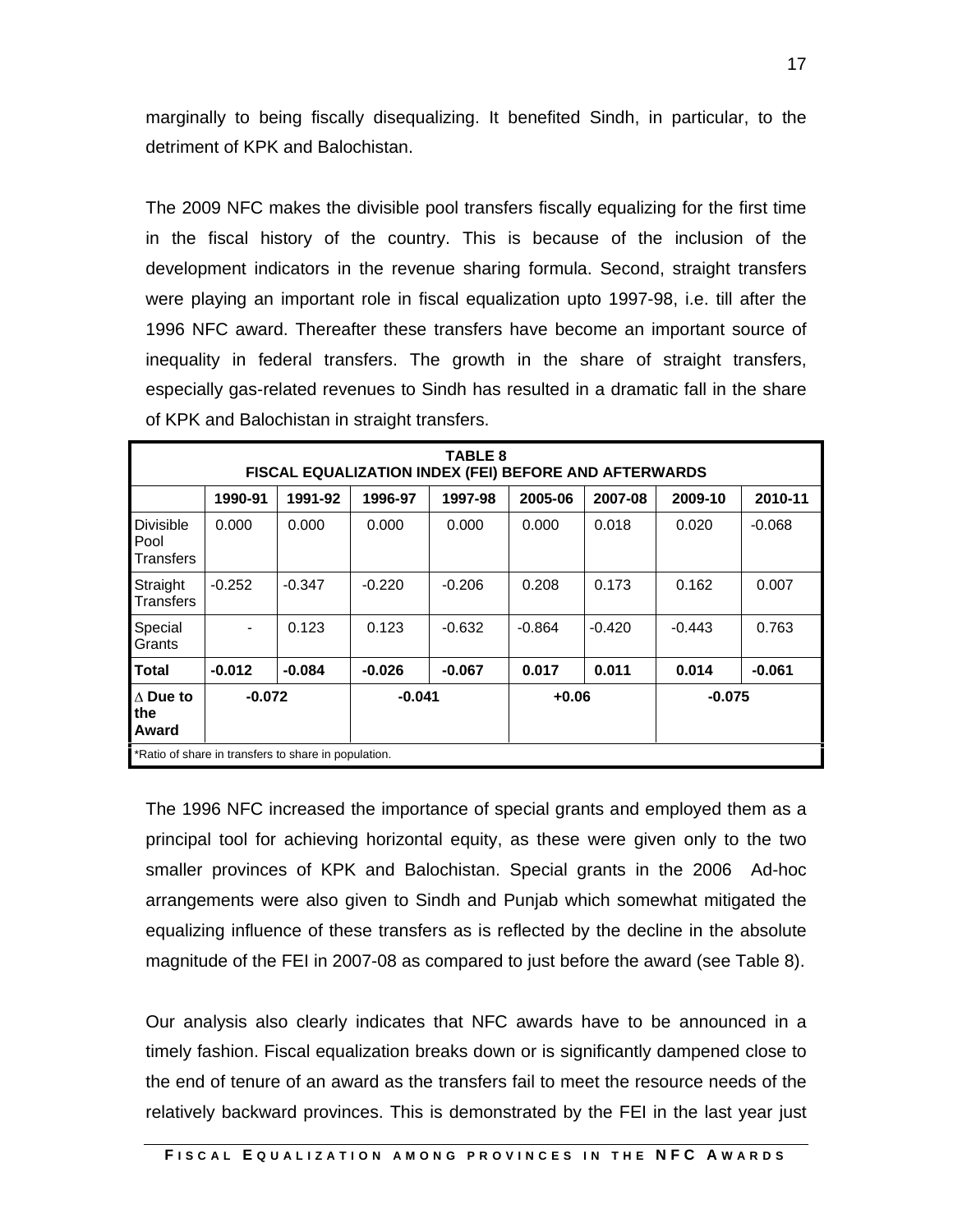prior to the year when the award is due. Lack of consensus among the federating units and the inability to agree upon an award leads to distortions and exacerbates fiscal inequalities. Timely announcement of appropriately designed revenue sharing awards promotes an important government objective of distribution of resources necessary for equitable provision of basic social and economic services. To ensure this, the NFC Secretariat at the Ministry of Finance has to be strengthened with capacity to collect data on basic indicators and undertake analysis such that the NFC deliberations are supported by more technical analyses and there is more frequent monitoring of the consequences of an award.

To derive which NFC award represents the biggest change in fiscal equalization, we have computed the change in FEI due to the award. The largest change has occurred after the 2009 NFC award. This implies that the award has made the biggest effort to redress the imbalance caused by the Presidential Order of 2006.

### **7. CONCLUSIONS**

This paper analyses the last four NFC revenue sharing arrangements from the viewpoint of achieving fiscal equalization. Construction of the FEI, perhaps for the first time, provides clear conclusions. There was, in fact, a breakdown in fiscal equalization in Pakistan prior to the 2009 NFC Award. The Ad-hoc award of 2006 announced by the then President had clearly failed to improve equity in intergovernmental revenue transfers and had, therefore, been unsuccessful in achieving its basic objective. The 1990 NFC award followed by 1996 and the 2009 NFC awards have, however, contributed to fiscal equalization.

Results show that the 2009 NFC award has brought about the highest change inthe FEI and therefore has made the biggest effort at ensuring equalization of revenues. Future NFCs will have to not only strengthen the trends but also have to ensure timely announcement of awards as our results shows dampening of fiscal equalization towards the end of the tenure of a particular award. The deliberations will have to be supported with better and more accurate data bases and analyses on indicators and on incidence of the federal taxes.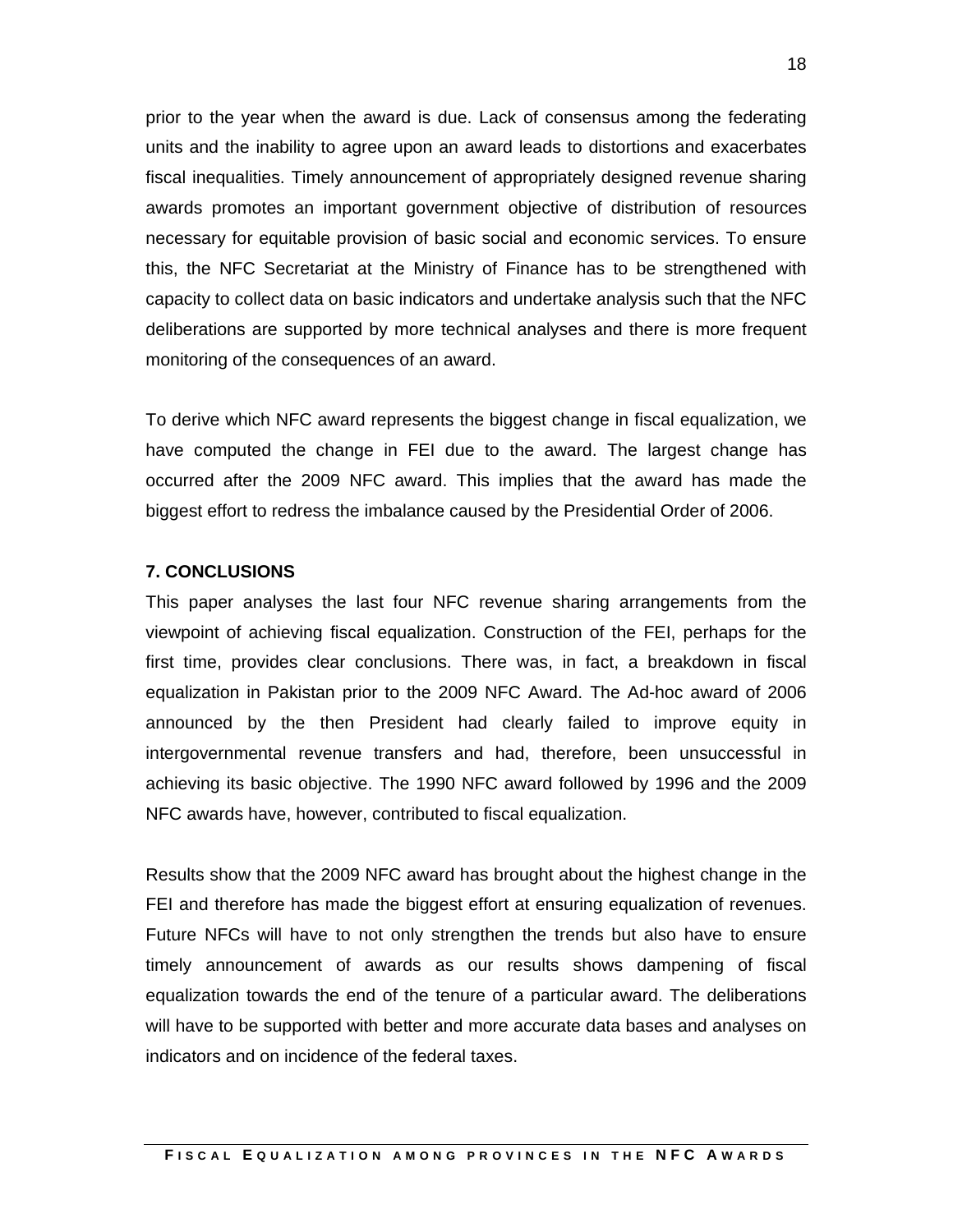## **REFERENCES**

Auld, Douglas and Eden, L.B. (1984). *Equalization and the Canadian Constitution*. Government and Policy

Kaiser Bengali *et al.* (2003*), 'Social Development in Pakistan 2002-03: The State of Education.'* Social Policy and Development Center

Broadway,Robin.Flatters, Frank (1982). '*Ef iciency And Equalization Payments In A Federal System Of Government : A Synthesis And Extension Of Recent Results.*' Canadian Journal of Economics, vol 15, no. 4,1982.

Dafflon, Bernanrd (2007). *'Fiscal Capacity Equalization in Horizontal Fiscal Utilization Programs.'* Intergovernmental Fiscal Transfers, Principles and Practices. World Bank, Washington DC

Färber, G., and N. Otter, eds. (2003) . 'R*eforms of Local Fiscal Equalisation in Europe'*. Speyerer Forschungsberichte, No. 232, Forschungsinstitut für Öffentliche Verwaltung, Deutsche Hochschule für Verwaltungswissenschaften, Speyer, Germany.

Grand, Julian Lee (1975). *'Fiscal Equity And Central Government Grants To Local Authorities.'* The Economic Journal Vol 85. No.339(sept 1975)

Government of Pakistan, Federal Bureau of Statistics '*Pakistan Statistical Year Book2008'*

Hussain, Akmal et al.(2003) '*Poverty, Growth and Governance',* UNDP-Pakistan National Human Development Report 2003, Oxford University Press, Karachi, 2003

Jamal, Haroon (2007) '*Income poverty at District Level: An Application of Small Area Estimation Technique.'* Research Report No. 70. Social Policy Development Center.

Kakwani, Nanak(2003) *'Issues in Setting Absolute Poverty Lines'* Poverty and Social Development papers No.3/June 2003 Asian Development Bank

Musgrave, R.A. (1961). *Approaches to a Fiscal Theory of Political Federalism. In Public Finance Needs Sources and Utilization*. Princeton University Press, pp. 97-122

Pasha A. Hafeez (1997). '*Fiscal Decentralization: Lessons from the Asian Experience'* Social Policy and Development Centre

Shah, Anwar(1991). *'Perspectives on the Design of Intergovernmental Fiscal Relations'* Research Working Paper 726. World Bank Washington D.C.